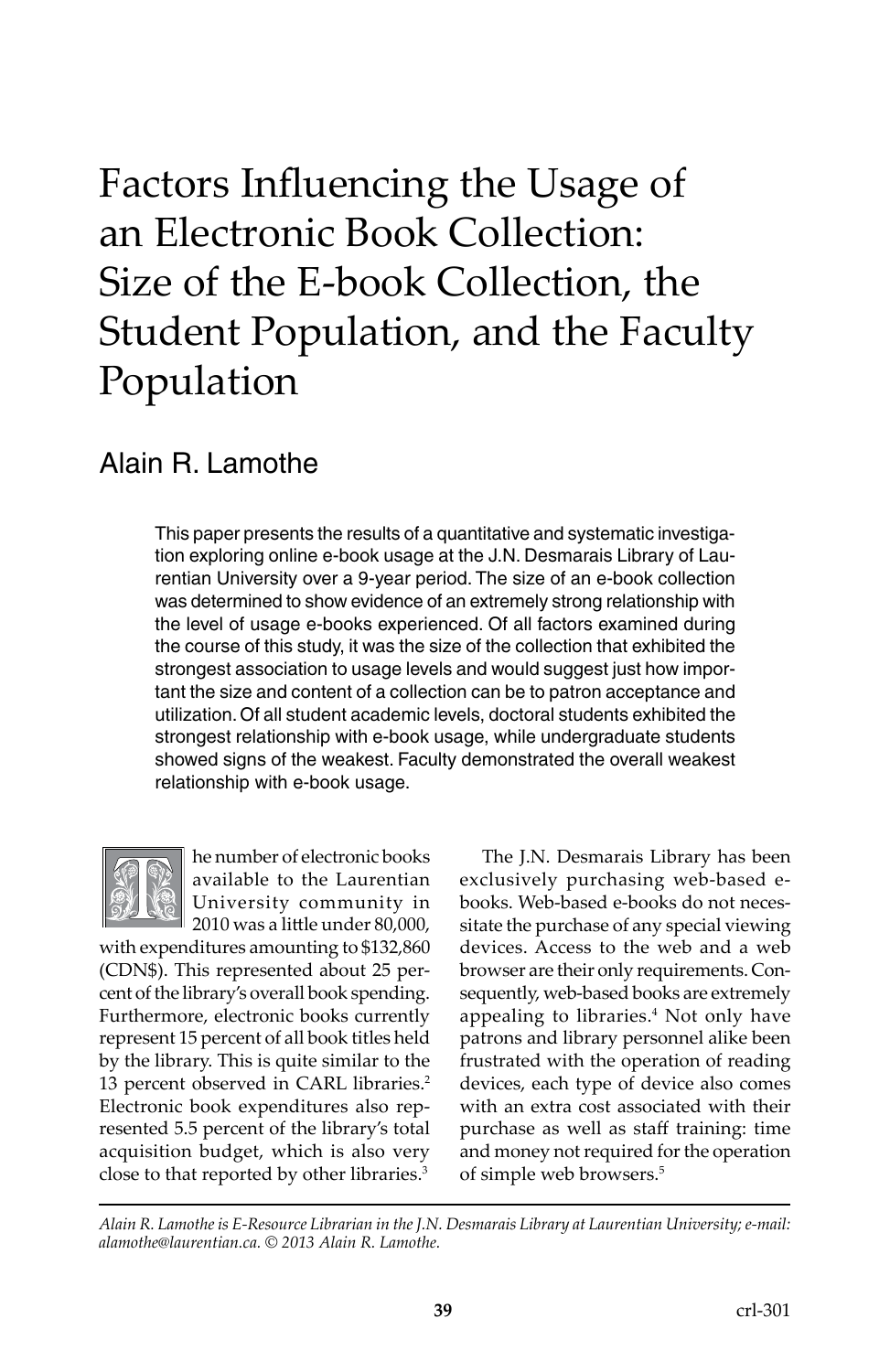J.N. Desmarais Library patrons are given access to the collection's e-books by two means. Links to the various e-book packages are displayed on the library's website. These links are added immediately after access has been granted. Studies have confirmed that library websites are critical e-book access points and, for the majority of undergraduate students, the primary e-book discovery tool.<sup>6</sup> In addition to web links, catalogue records are added for every title. The addition of bibliographic records for each e-book has been demonstrated to significantly increase use.<sup>7</sup> Faculty and, particularly, graduate students rely heavily upon the library's catalogue to locate and access ebooks.8 Some libraries have even observed a doubling in usage.<sup>9</sup> The length of time required to catalogue new e-books at the J.N. Desmarais Library will vary according to the number of books purchased at any one time as well as the availability of pre-existing MARC records. For these reasons, e-books purchased individually can be immediately catalogued, but cataloguing bundled titles can take anywhere from one week to six months.

# **Methods**

There has been much confusion throughout the literature regarding the definition of an electronic book. Both definition and descriptive term have varied throughout the years, with e-book or ebook, electronic book, electronic text, or even e-text being commonly used.<sup>10</sup> To avoid reader confusion that such variations have often caused, the term "e-book" will be strictly and consistently used throughout this paper.

The definition of an e-book has varied even more, with many considering e-books as simply being the content of printed books reproduced digitally, either in PDF, text, or other web-compatible formats.<sup>11</sup> Publishers predominantly consider e-books to be just that.<sup>12</sup> Some e-books are created digitally and cannot be practically converted back into print.13 E-books are available in several

formats: web-based, reader-based (such as Kindle) or device-based (examples: PDAs, iPhones, Android smartphones). The majority, however, are web-based.<sup>14</sup> Furthermore, e-books include textbooks, picture books, audiobooks, and multimedia books.15 Other researchers have insisted that the term e-book should refer to the technology, both hardware and software, involved in the display of the electronic text and not to the text itself.<sup>16</sup> At the J.N. Desmarais Library, the simplest and most common definition of an e-book was adopted: a literal digital reproduction of a printed book.

The number of e-books was obtained by count. Numbers included all titles purchased individually from aggregators such as NetLibrary and MyiLibrary as well as publishers like Britannica, Gale, Johns Hopkins University Press, and Wiley. E-book packages were acquired directly from APA, Cambridge University Press, Duke University Press, Elsevier, Emerald, IEEE, Proquest, OECD, Ovid, Oxford University Press, Sage, Springer, and Taylor & Francis. Changes in the number of e-books were monitored to determine the existence and strength of a relationship between use and the size of the e-book collection.

Annual student and faculty numbers were obtain from Laurentian University's Institutional Planning Office<sup>17</sup> and were available from 2002 onward. Student numbers were not only available for the total population but also for each academic level, undergraduate and graduate students alike.

In addition to the number of e-books, statistics tracked included the number of viewings and the number of searches performed on publisher and aggregator sites. It was decided to report the number of searches and not that of sessions since searches are a more accurate method of measuring usage as they correspond to a deliberate action on the part of a patron.<sup>18</sup> It is important to note that searches for ebooks performed from the library's online catalogue were unavailable and, thus, not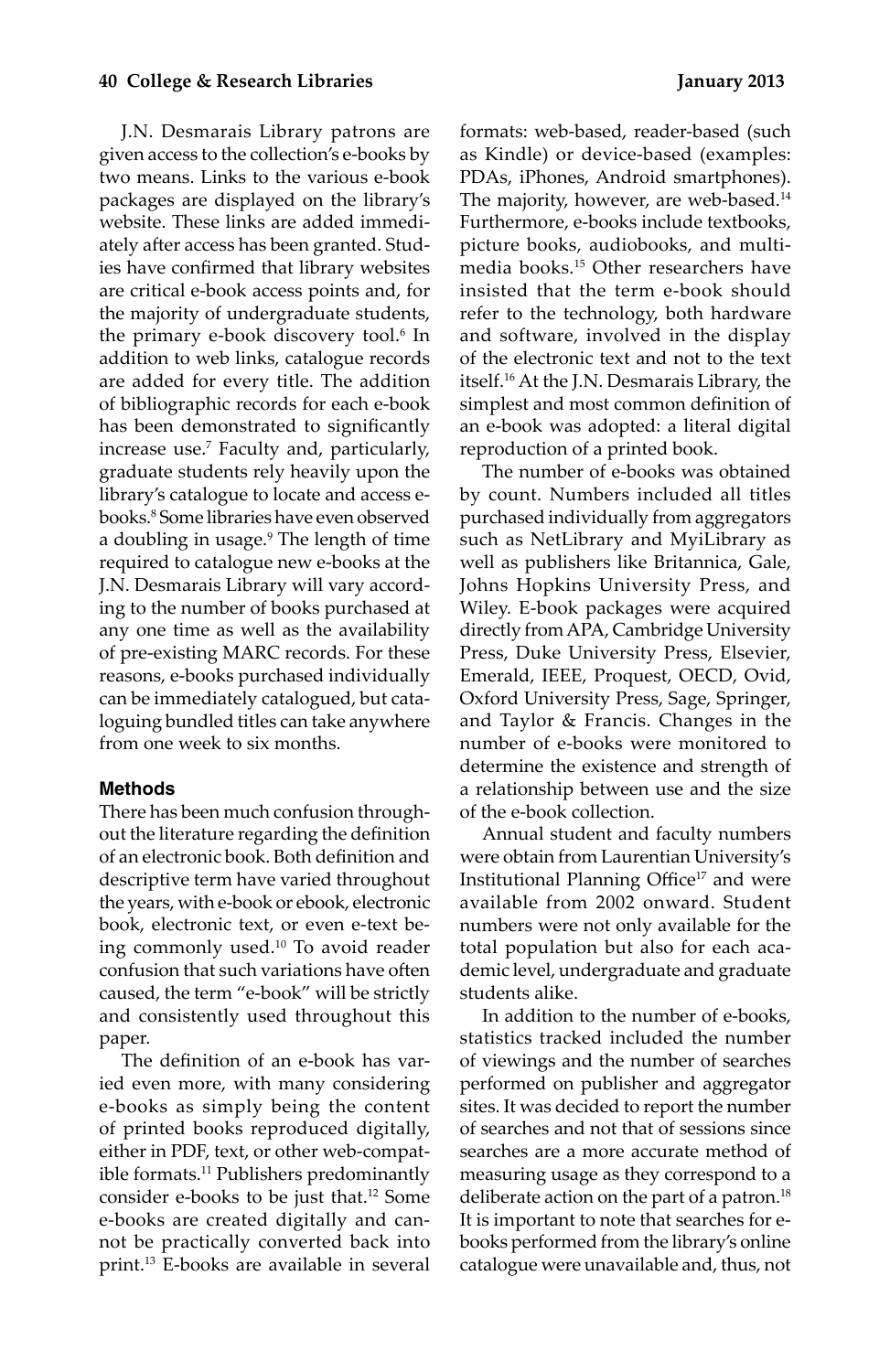included in this study. Searches performed on vendor sites were strictly reported.

For the purpose of this study, a viewing has been defined as the act of either opening or downloading a page or chapter from an e-book. E-book publishers and aggregators have reported usages as accesses, downloads, or viewings. Furthermore, accesses, downloads, or viewings have been reported per page, per chapter, or per book. Accesses reported for each page of a book viewed can artificially inflate usage. Conversely, reporting an access per book regardless of how many pages have been viewed can have the opposite effect and suppress real usage. There is, obviously, just as much confusion over the reporting of e-book usage statistics as there is over its name and definition.

Ratios were calculated to compare usage to the size of the e-book collection. The number of viewings divided by the number of e-books (# viewings / # ebooks) provided a "viewings per e-book" ratio. Similarly, the number of searches divided by the number of e-books (# searches / # e-books) yielded a "search per e-book" ratio. And, finally, dividing the number of viewings by the number of searches (# viewings / # searches) gave a "viewings per search" ratio. Ratios allow for the control of extraneous factors, such as population size. $19$  In the case of this study, the size of the e-book collection can be understood to constitute a population. All ratios were expressed in decimal form.

The "viewings per e-book" and "searches per e-book" ratios can give a comparative indication of the level of use of a particular collection for any given period of time. The greater the value of the ratio calculated, the greater the relative use. It is also very important to note that such a ratio should never be interpreted as representing actual usage per e-book but rather as a relative or comparative value. For instance, a "viewings per e-book" ratio of 15 should never be interpreted as meaning that each e-book in a collection was viewed 15 times.

Pearson product-moment correlation coefficients, often referred to as coefficients of association, were calculated to determine the linear dependency between two variables.<sup>20</sup> Coefficients were calculated to measure the strength of the relationship between searches and e-books, viewings and e-books, viewings and searches, searches and student numbers, viewings and student numbers, searches and faculty numbers, and, finally, viewings and faculty numbers. It is also important to note that a correlation coefficient measures the strength of association between two variables but does not identify which of the variables may be responsible for changes observed in the other.<sup>21</sup>

Finally, a Student's t-Test was performed to test for any statistically significant difference between the number of viewings and the number of searches.

### **Results and Discussion**

# *Evolution of the J.N. Desmarais Library's E-book Collection*

The evolution of the J.N. Desmarais Library's e-book collection experienced four distinctive phases of growth defined by method of purchase (see table 1).

| TARLE 1                                 |  |  |  |  |
|-----------------------------------------|--|--|--|--|
| <b>Change in the Number of Titles</b>   |  |  |  |  |
| <b>Comprising the E-book Collection</b> |  |  |  |  |
| at Laurentian University along          |  |  |  |  |
| with the Percent Change in              |  |  |  |  |
| Growth, over a 9-Year Period            |  |  |  |  |

| Year | E-books | $\frac{0}{0}$ | <b>Phases of</b> |
|------|---------|---------------|------------------|
|      |         | Growth        | Growth           |
| 2002 | 1       | N/A           |                  |
| 2003 | 3,426   | 3,426         | Phase 1          |
| 2004 | 9,229   | 169           |                  |
| 2005 | 11,433  | 24            |                  |
| 2006 | 12,130  | 6             | Phase 2          |
| 2007 | 15,510  | 28            |                  |
| 2008 | 60,264  | 289           | Phase 3          |
| 2009 | 74,264  | 23            | Phase 4          |
| 2010 | 79,821  | 8             |                  |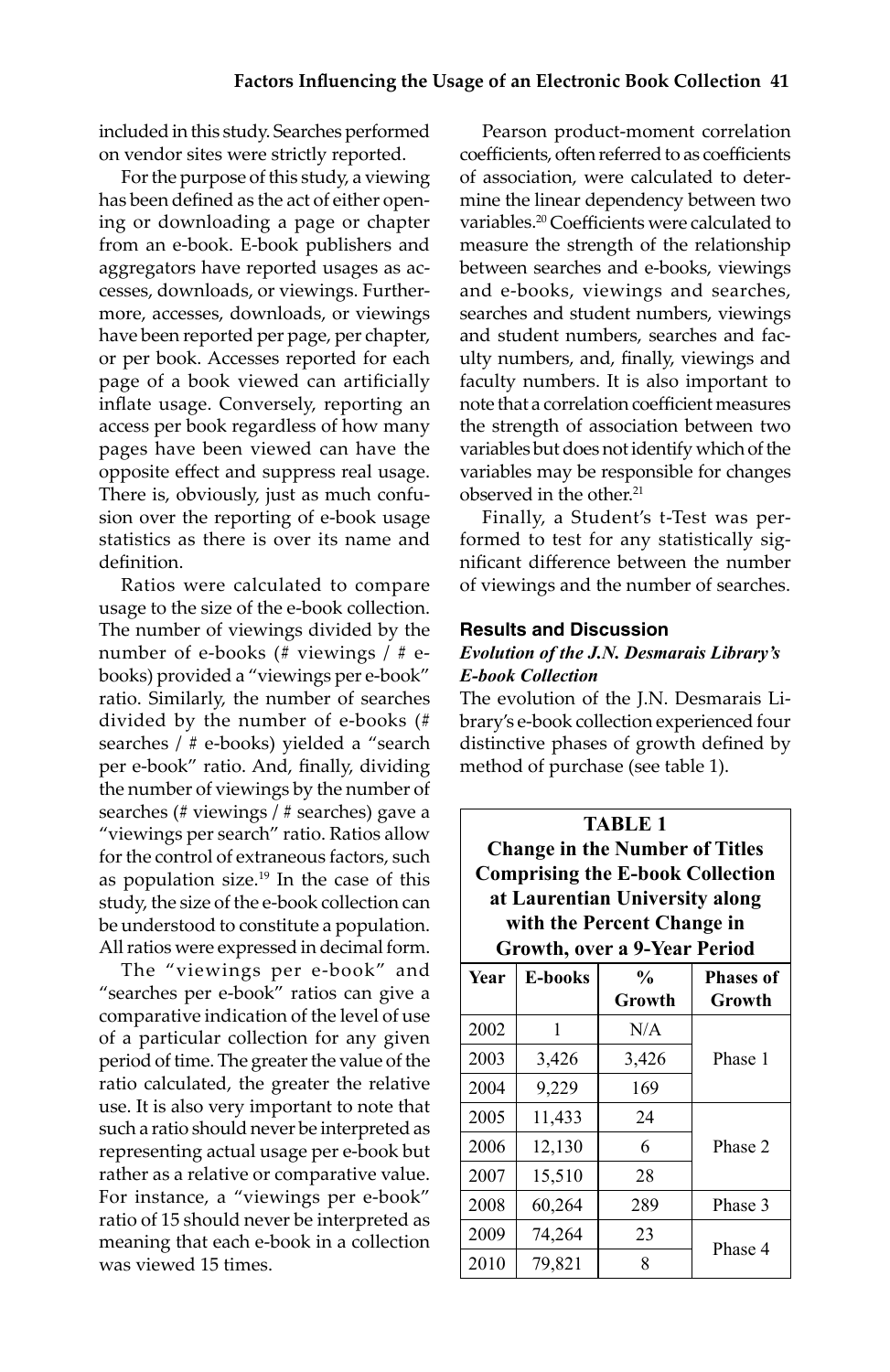The first phase occurred between 2002 and 2004 when the library began the process of building its e-book collection. It is the period in which the collection experienced the greatest level of growth in size, with a 3,426 percent increase in the number of e-books relative to the previous year. In 2002, the library had purchased a single e-book: the *Encyclopedia Britannica Online*; during the following year, it added the COOL I collection of 3,425 e-books from NetLibrary. COOL (Consortium of Ontario Libraries) is a library consortium created in 1998 and based in the Province of Ontario, Canada. COOL represents public, university, college, and school library interests by negotiating license agreements with service providers, particularly for online resources.<sup>22</sup> The following year, the purchase of a second COOL negotiated e-book package from NetLibrary (COOL II collection) brought the total number of e-books available to the Laurentian community to 9,229.

During the second phase, the e-book collection continued to grow, but at a very different pace (see table 1). The collection continued to increase at a steady and much slower rate. During this phase, e-books were not purchased in large bundles but rather on a title-by-title basis

directly from Netlibrary, from the *Gale Virtual Reference Library*, and from the *Oxford Digital Reference Shelf*. Focus was placed on individual program needs and faculty requests.

In 2008, the library returned to the aggressive purchase of e-books in large bundles, this time directly from publishers rather than an aggregator. Consequently, phase 3 saw the addition of nearly 45,000 new electronic titles. By the end of that year, the total number of e-books available to the Laurentian community had suddenly risen sharply to 60,264, a 289 percent increase in collection size (see table 1). As with the initial COOL purchases, these e-book packages were also acquired through consortia, in particular OCUL (Ontario Council of University Libraries) and CRKN (Canadian Research Knowledge Network). OCUL represents the 21 academic libraries in the Province of Ontario, Canada, and concerns "itself with the improvement and development of university library resources."<sup>23</sup> CRKN is an even larger consortium with 73 Canadian universities and is mandated to negotiate the purchase of "digital content for the academic research enterprise."<sup>24</sup>

During phase 4, the J.N. Desmarais Library adopted a mixed approach to

| <b>TABLE 2</b><br>Change in the Number of E-books at Laurentian University, the Number of<br>Searches Performed on E-book Vendor Search Engines and the Number of<br><b>Viewings over a 9-Year Period</b> |        |         |     |         |      |  |  |
|-----------------------------------------------------------------------------------------------------------------------------------------------------------------------------------------------------------|--------|---------|-----|---------|------|--|--|
| E-books<br><b>Searches</b><br>Year<br>% Growth<br><b>Viewings</b><br>% Growth<br>in Searches<br>in Viewings                                                                                               |        |         |     |         |      |  |  |
| 2002                                                                                                                                                                                                      | 1      | 1,841   | N/A | 2,246   | N/A  |  |  |
| 2003                                                                                                                                                                                                      | 3,426  | 3,368   | 83  | 4,512   | 101  |  |  |
| 2004                                                                                                                                                                                                      | 9,229  | 11,625  | 245 | 12,173  | 170  |  |  |
| 2005                                                                                                                                                                                                      | 11,433 | 22,190  | 91  | 43,269  | 255  |  |  |
| 2006                                                                                                                                                                                                      | 12,130 | 39,876  | 80  | 44,345  | 25   |  |  |
| 2007                                                                                                                                                                                                      | 15,510 | 51,798  | 30  | 48,174  | 9    |  |  |
| 2008                                                                                                                                                                                                      | 60,264 | 101,262 | 95  | 71,226  | 48   |  |  |
| 2009                                                                                                                                                                                                      | 74,264 | 109,693 | 8   | 269,926 | 279  |  |  |
| 2010                                                                                                                                                                                                      | 79,821 | 102.623 | -6  | 250.303 | $-7$ |  |  |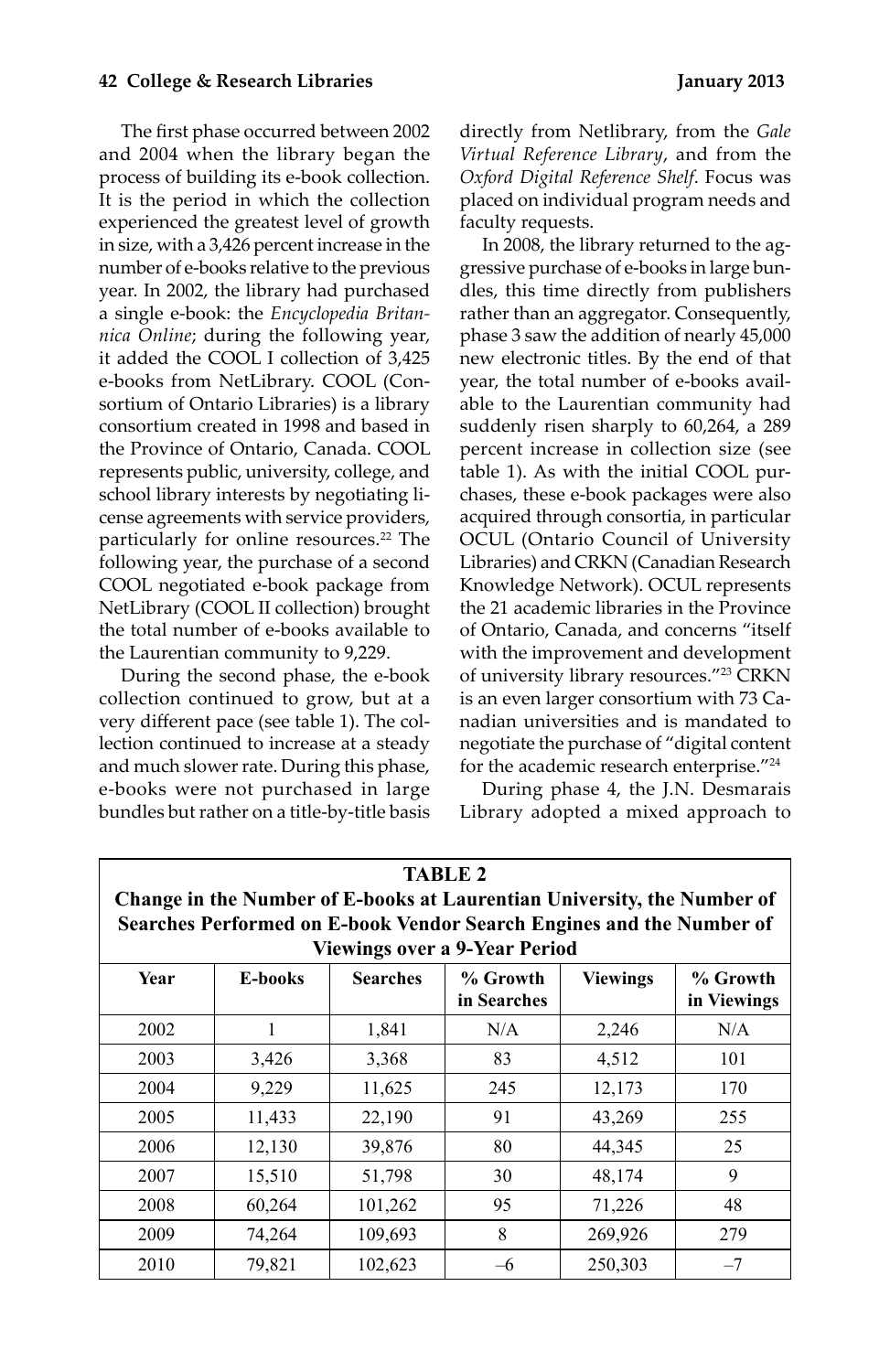purchasing e-books. It continued to acquire consortially negotiated academic e-book packages but also returned to the individual purchase of titles from an aggregator. By the end of 2010, the ebook collection included a total of 79,821 individual books.

# *Analysis of the Usage Metrics: Viewings and Searches*

It is clear that the e-book collection at the J.N. Desmarais Library has been substantially used, particularly in recent years, with an accumulated total of 750,000 viewings and 430,000 searches (see table 2). During the first seven years, the number of viewings and the number of searches increased steadily, almost linearly (see figure 1). Similar steady annual increases in e-book usage occurred at other institutions over the same years.25 An exponential increase in viewings followed, matching the period in which nearly 30,000 SpringerLink books were purchased and added to the library's collection (see table 2 and figure 1). Surprisingly, Harris also noted an exponential 119 percent increase in SpringerLink ebook downloads between 2007 and 2009.<sup>26</sup> The following year experienced a slight 7 percent decrease in viewings despite the addition of 5,557 e-books. It is interesting to observe that the rate of collection growth closely matched the decrease in usage with an 8 percent expansion (see table 1).

There also appeared to be a similarity between the curve representing the number of viewings and the curve representing the number of searches, hinting to a possible close relationship. In fact, the calculation of a Pearson's correlation coefficient of  $r = 0.80$  suggested a strong relationship between both variables. The act of searching within an e-book collection could have exerted an influence on the number of viewings if each search yielded multiple full-text content and, consequently, a greater number of viewings. On the other hand, the act of

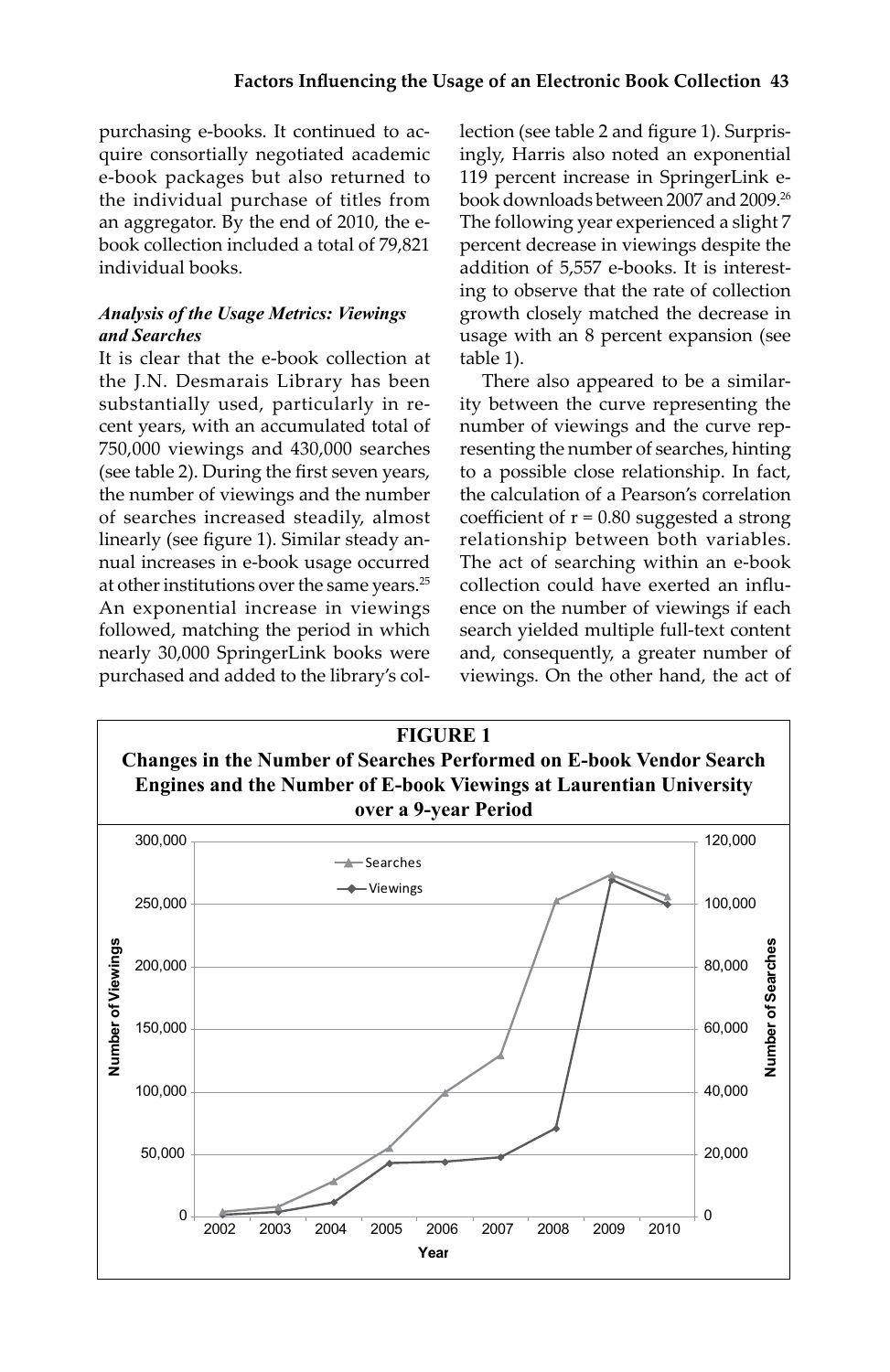finding relevant full-text content may have encouraged patrons to perform additional searches.

Because of the relatively high correlation coefficient, a Student's t-Test was performed to test for any significant difference between searches and viewings (see table 2). There was no statistical difference between the variables (t = 0.383 and  $t_{0.05(2),8}$ = 2.306). Analysis of e-book usage could potentially rely on searches rather than the more traditional viewings, or downloads, to measure activity. It was stated earlier that publishers have yet to adopt any formal standard for reporting download-based usage. Therefore, employing searches as a usage metric may produce far more consistent and accurate results. On the other hand, the true value of e-book usage comes from full-text downloads, as they reflect what patrons do with the information they find. It would be interesting if parallel analyses on e-book usage at other institutions would yield similar results and associations.

*Examining the Impact of the Size of the Ebook Collection on Viewings and Searches* As demonstrated in figure 2, the number of viewings had increased annually at a similar rate to the increase in the number of e-books. The curves graphed for both variables follow each other quite closely. A Pearson's correlation coefficient of r = 0.91 further supported the existence of a very strong relationship between viewings and the number of e-books. A similar closeness of the curves representing searches and the number of e-books was confirmed by an equally strong relationship  $(r=0.96;$ see figure 3). The level of usage appeared to be directly proportional to the size of the collection. Larger collections may lead to a greater number of viewings and searches. Alternatively, perhaps a high level of usage encouraged the library to purchase even more e-books.

In 2002, the single e-book held by the J.N. Desmarais Library (*Encyclopedia Britannica Online*) recorded 2,246 viewings and 1,841 searches. Between 2003 and

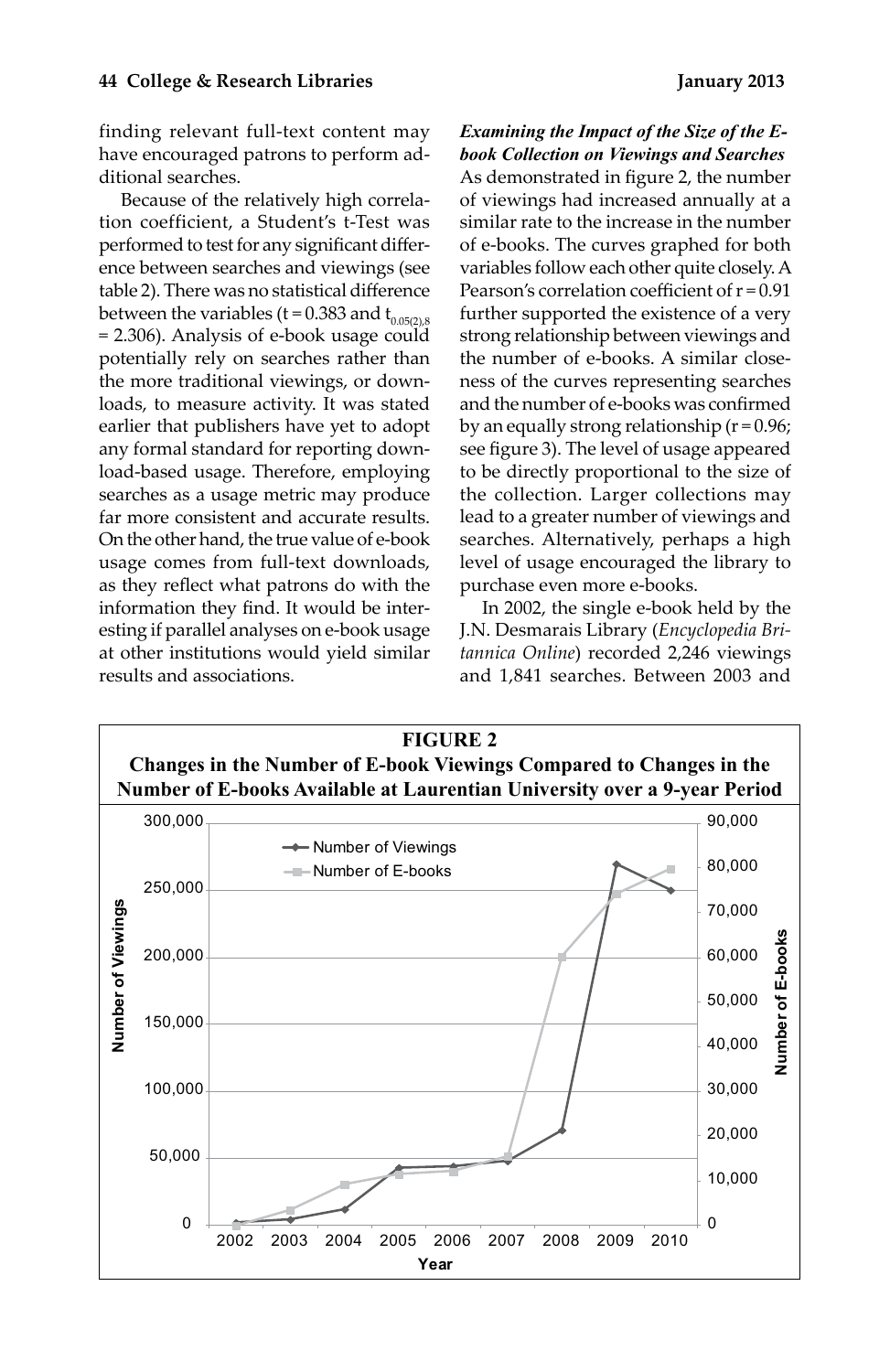

2004, after the addition of both COOL packages, the number of viewings and searches closely matched the number of books (see table 2). Relatively speaking, this represented far fewer viewings and searches per e-book. In addition, this phase of collection building is the only phase in which searches and viewings closely matched e-books in numbers (see table 2). In 2003, the COOL collection recorded no viewings whatsoever and only 637 in 2004. On the other hand, the *Encyclopedia Britannica Online* recorded 4,512 viewings in 2003 and 11,536 in 2004, in a clear demonstration of demand for at least certain e-books.

It was determined that the contents of both COOL I and COOL II deals were more appropriate for public library patrons and were not experiencing a significant amount of viewings at Laurentian University. Public libraries comprised 65 percent of the COOL membership, with all participants selecting e-book titles to be included.<sup>27</sup> As a result, these collec-

tions were not addressing Laurentian's academic requirements. Other similar consortial arrangements have yielded identical results, with very few titles of use or interest to academic patrons.<sup>28</sup> Ebooks purchased on a title-by-title basis have experienced greater rates of use than those purchased through large aggregated collections.<sup>29</sup>

In 2005, viewings had nearly quadrupled in number compared to the previous year (see table 2). This increase of 255 percent in the number of viewings surpassed the 24 percent increase in the number of e-books. Usage grew faster than the size of the collection. Upon further examination, it was observed that the e-books individually purchased from NetLibrary as well as those on the *Gale Virtual Reference Library* and *Oxford Digital Reference Shelf* were seeing the greatest number of viewings. Both 2006 and 2007 experienced the smallest increase in viewings compared to the prior year (2.4% and 1.0%, respectively). Usage appeared to be leveling off into a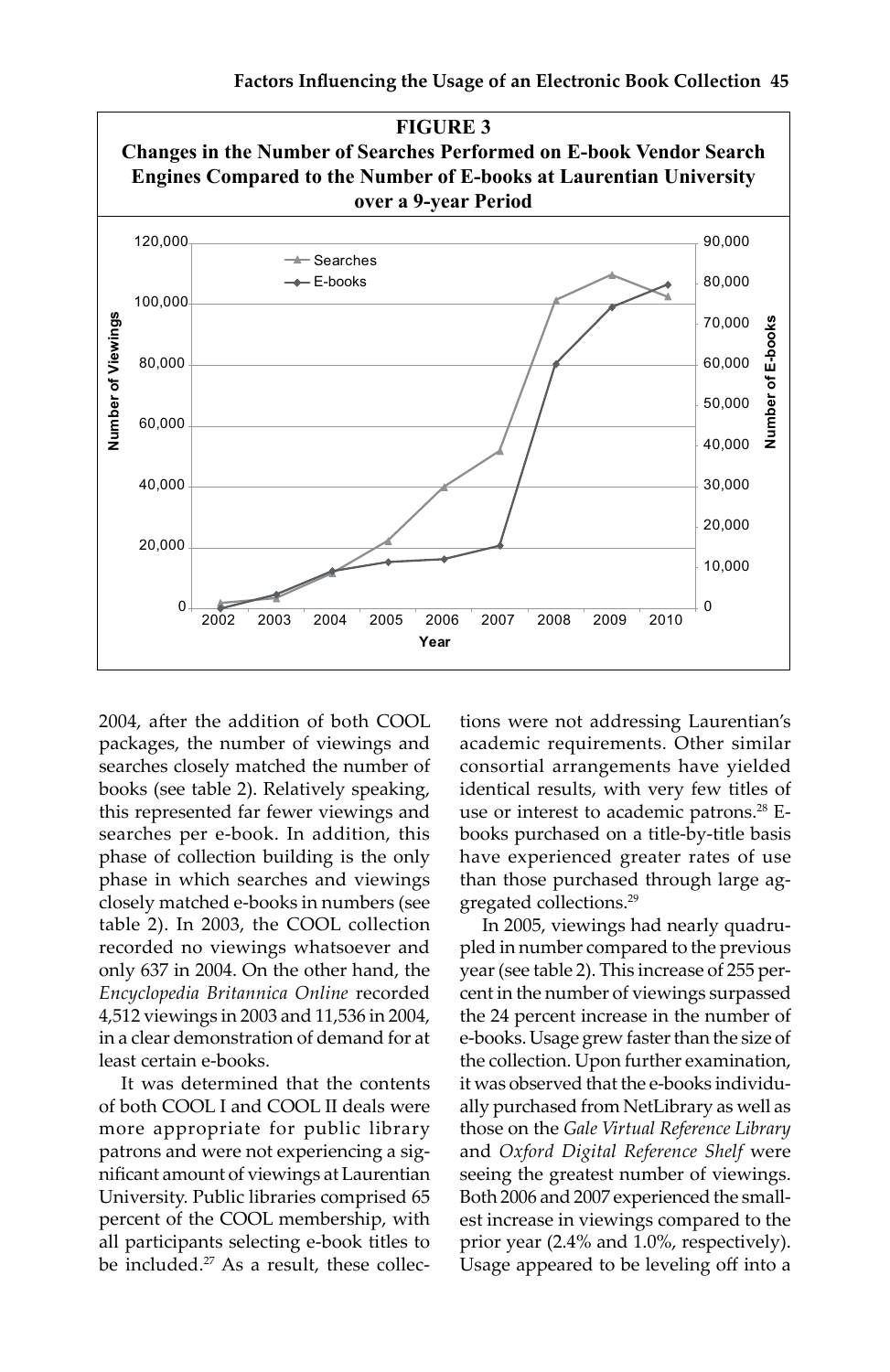graphical plateau phase. But the sudden 289 percent increase in the number of e-books in 2008 was accompanied by a 48 percent increase in viewings and a 95 percent increase in searches (see table 2).

Several authors have observed a greater level of usage after an e-book collection had gained acceptance upon reaching a critical mass in which students and faculty begin to find more and more relevant information.<sup>30</sup> The very high correlation coefficients reported for viewings ( $r = 0.91$ ) and searches ( $r = 0.96$ ) lend support to these previous findings. There is an extremely strong link between the size of an e-book collection and the level of usage. It is also clear from figure 2 and figure 3 that, after the substantial increase in viewings and searches observed in 2008, usage for the subsequent years had somewhat leveled off again. It is quite possible that the J.N. Desmarais Library e-book collection had reached a critical mass in and around 2008.

More improved and effective search engines on publisher and aggregator websites may have influenced the increase in the number of searches.<sup>31</sup> Grogg and Ashmore<sup>32</sup> concluded that any collection of e-books with an efficient search engine embedded within would

see increased use and, consequently, increased value. Having the ability to search not only across the chapters of a particular e-book but also across an entire e-book collection has been demonstrated to be an asset to patrons.33 A well-structured platform with easily identified search features would encourage patrons to return time and again for further investigation.<sup>34</sup> In fact, the searchability of e-books has been identified as being one of their most significant benefits, $35$  especially if the option of searching by keyword or subject term was available.<sup>36</sup>

Both ScienceDirect and SpringerLink are sites that have greatly improved access to their e-book content, making them far more appealing to patrons who do return to search for additional relevant content.37 It was also in 2008 that the library purchased over 500 ScienceDirect and nearly 30,000 SpringerLink titles.

Additionally, a University of Rochester study reported in 2001 that nearly 65 percent of their patrons had experienced difficulties with the NetLibary e-book platform.38 It was in this period of time that the J.N. Desmarais Library had purchased its first NetLibrary e-books. Herlihy and Yi39 also reported a steady decline in NetLibrary e-books usage over a 5-year period, whereas Safari e-books usage rose. They suggested that perhaps currency of the material had an impact on usage since their Safari content was regularly updated while their NetLibrary holdings remained static. At the J.N. Desmarais Library, NetLibrary holdings have also been static for the past 5 years as individual e-book titles are now purchased on a title-by-title basis strictly from MyiLibrary. A combination of unintuitive search platform and inappropriate and static content could have contributed to the low usage experienced by the library's NetLibrary content.

Complementary information pertaining to the "viewings per e-book" and the "searches per e-book" ratios is provided in table 3. Ratios are an easily calculated estimate comparing relative use. A low

| <b>TABLE 3</b><br>Viewings per E-book, Searches per E-<br>book and Viewings per Search Ratios                                              |       |       |      |  |  |  |
|--------------------------------------------------------------------------------------------------------------------------------------------|-------|-------|------|--|--|--|
| Year<br><b>Viewings</b><br><b>Searches /</b><br><b>Viewings</b><br>/ E-book<br>/ Search<br>E-book<br>Ratio<br><b>Ratio</b><br><b>Ratio</b> |       |       |      |  |  |  |
| 2002                                                                                                                                       | 2,246 | 1,841 | 1.22 |  |  |  |
| 2003                                                                                                                                       | 0.99  | 0.98  | 1.34 |  |  |  |
| 2004                                                                                                                                       | 1.05  | 1.25  | 1.05 |  |  |  |
| 2005                                                                                                                                       | 2.05  | 1.94  | 1.95 |  |  |  |
| 2006                                                                                                                                       | 3.17  | 3.28  | 1.11 |  |  |  |
| 2007                                                                                                                                       | 2.61  | 3.34  | 0.93 |  |  |  |
| 2008                                                                                                                                       | 1.18  | 1.68  | 0.70 |  |  |  |
| 2009                                                                                                                                       | 3.63  | 1.48  | 2.46 |  |  |  |
| 2010                                                                                                                                       | 3.13  | 1.28  | 2.44 |  |  |  |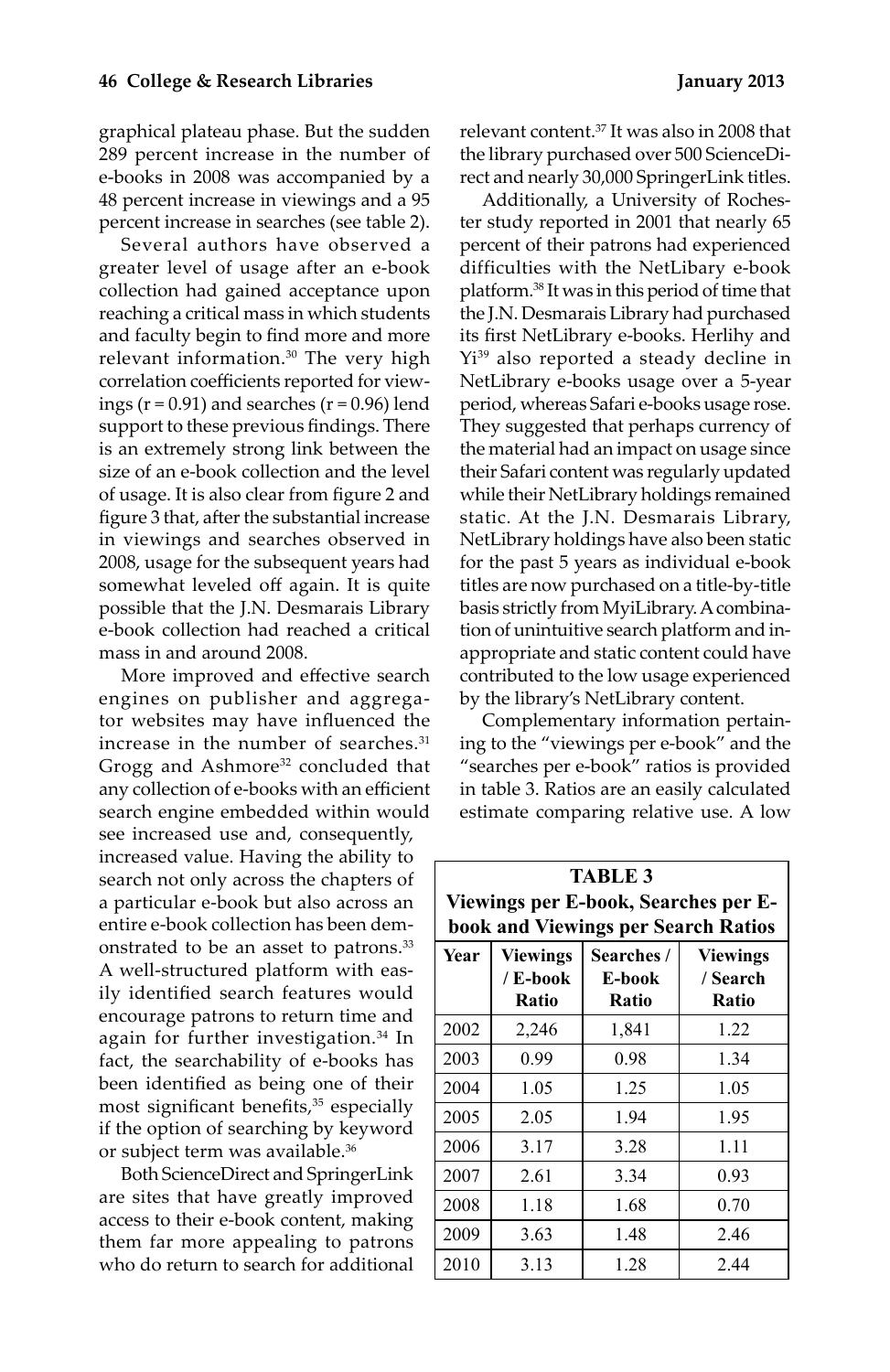ratio may be an indication of a period of collection underusage either because the community the library served had not yet become aware of the resources or the resources simply did not address patron needs. It is a practical numerical starting point based on usage.

In 2002, the library's single e-book (*Encyclopedia Britannica Online*) yielded a "viewings per e-book" ratio of 2,246 and a "searches per e-book" ratio of 1,841, both of which were the highest "use per e-book" ratios calculated in this study. The fact that the *Encyclopedia Britannica Online* was the only e-book available to the Laurentian community could partially explain such high ratios. Another equally important possibility could be the search for quick answers. Patrons have always preferred online encyclopedias to their print equivalent.<sup>40</sup> With a 2005 survey, Roesnita and Zainab<sup>41</sup> determined that nearly 60 percent of undergraduate students in Malaysia favored the electronic version of a reference book. The same was demonstrated for Chinese students,

not only for content user-friendliness but also for the rapidity at which information could be located and retrieved.<sup>42</sup> The speed at which researchers have found relevant information has been one of the chief reasons for their continued use of online resources.43

The "viewings per e-book" ratio dropped sharply the following year to 0.99, as did the "searches per e-book" ratio to 0.98 (see table 3). These were the lowest ratios calculated. Similar small ratios of 1.05 for viewings and 1.25 for searches were observed in 2004. The increase in collection size after the addition of the COOL titles was not accompanied by an increase in usage. However, in 2005 the viewings and searches ratios doubled; they then tripled in 2006 (see table 3). The ratios did not decrease in value until 2008, when they nearly returned to the values calculated in 2003 and 2004. It is true that the library had resumed the purchase of large consortially negotiated packages, but these low ratios came somewhat as a surprise. Although these e-books were

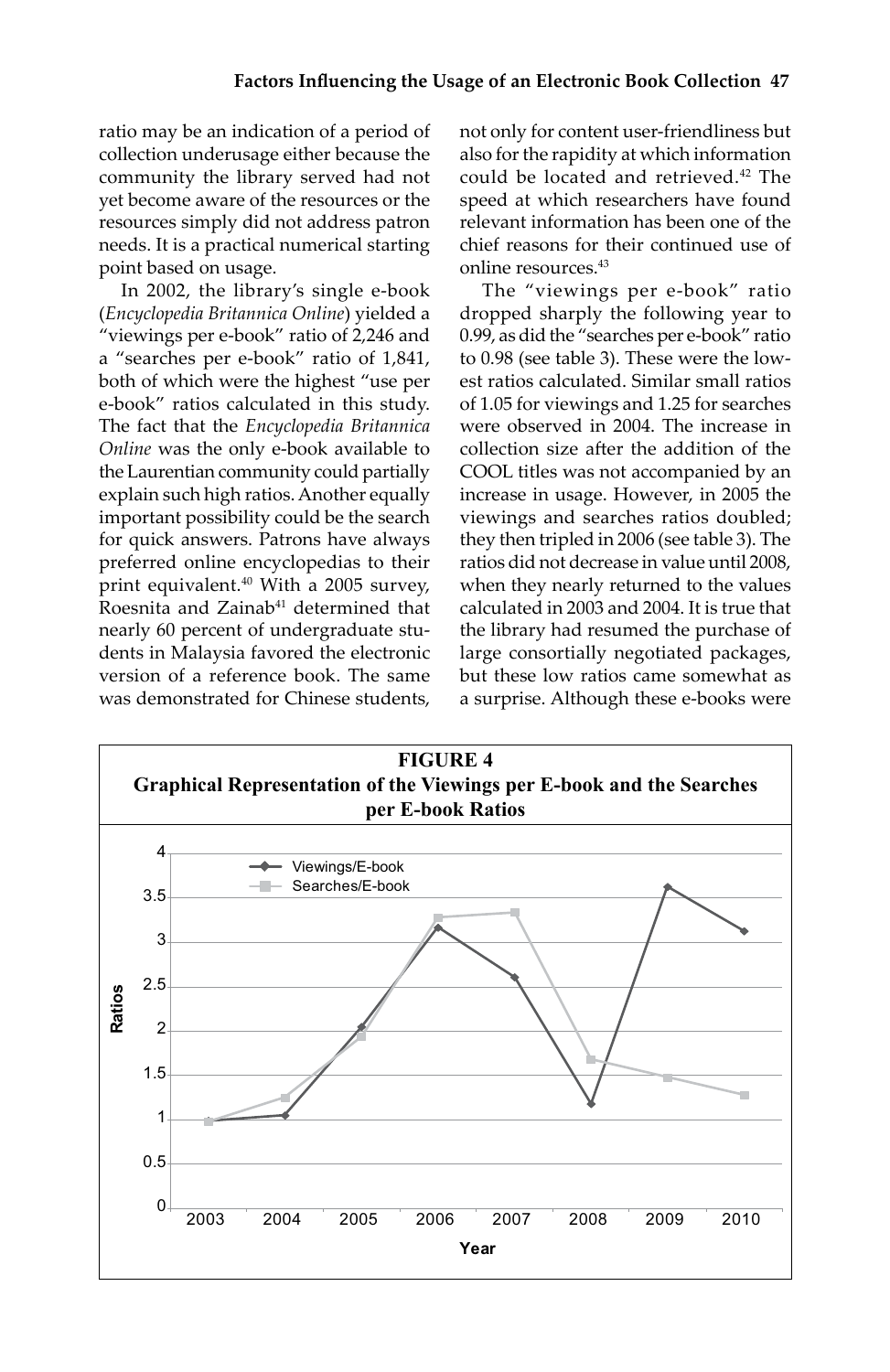not selected on a title-by-title basis, they were all academic in nature (unlike the COOL packages). Students and faculty were likely ignorant of these new academic additions. Academic communities have taken as much as three years before becoming aware of new online resources unless an aggressive marketing had taken place.<sup>44</sup>

The following two years saw the greatest number of viewings being recorded over the span of this study, leading to the largest "viewings per e-book" ratios, 3.63 in 2009 and 3.13 in 2010. It appeared that the Laurentian University community had taken the better part of a year before using the full value of these academic packages. On the other hand, the "searches per e-book" had not returned to a proportionally high value. In fact, these ratios continued to decrease in value even after the viewings' positive spike (see table 3 and figure 4).

As a point of interest, Littman and Connaway45 reported a "viewings per e-book" ratio of 3.43 for a total of 14,398 e-books at Duke University Libraries. At the J.N. Desmarais Library, that number of e-books was reached between 2006 and 2007 (see table 2) with similar ratios of 3.17 in 2006 and 2.61 in 2007. Their analysis covered only a 1-year period and would have been worthy of note to see if a further increase in e-book quantity at Duke University would have continued to yield similar "viewings per e-book" ratios.

Plotting the values for "searches per e-book" and "viewings per e-book" ratios together revealed an interesting pattern (see figure 4). The curves closely matched one another until 2009. A Pearson's correlation coefficient of  $r = 0.99$  pointed to an extremely strong relationship or association between the two ratios. Searches yielded an equal number of relevant e-book viewings up to 2008 after which a greater number of viewings were connected to fewer searches. In other words, library patrons viewed full-text content at a far greater rate than they were searching. This, again, coincided with the addition of a large number of SpringerLink books.

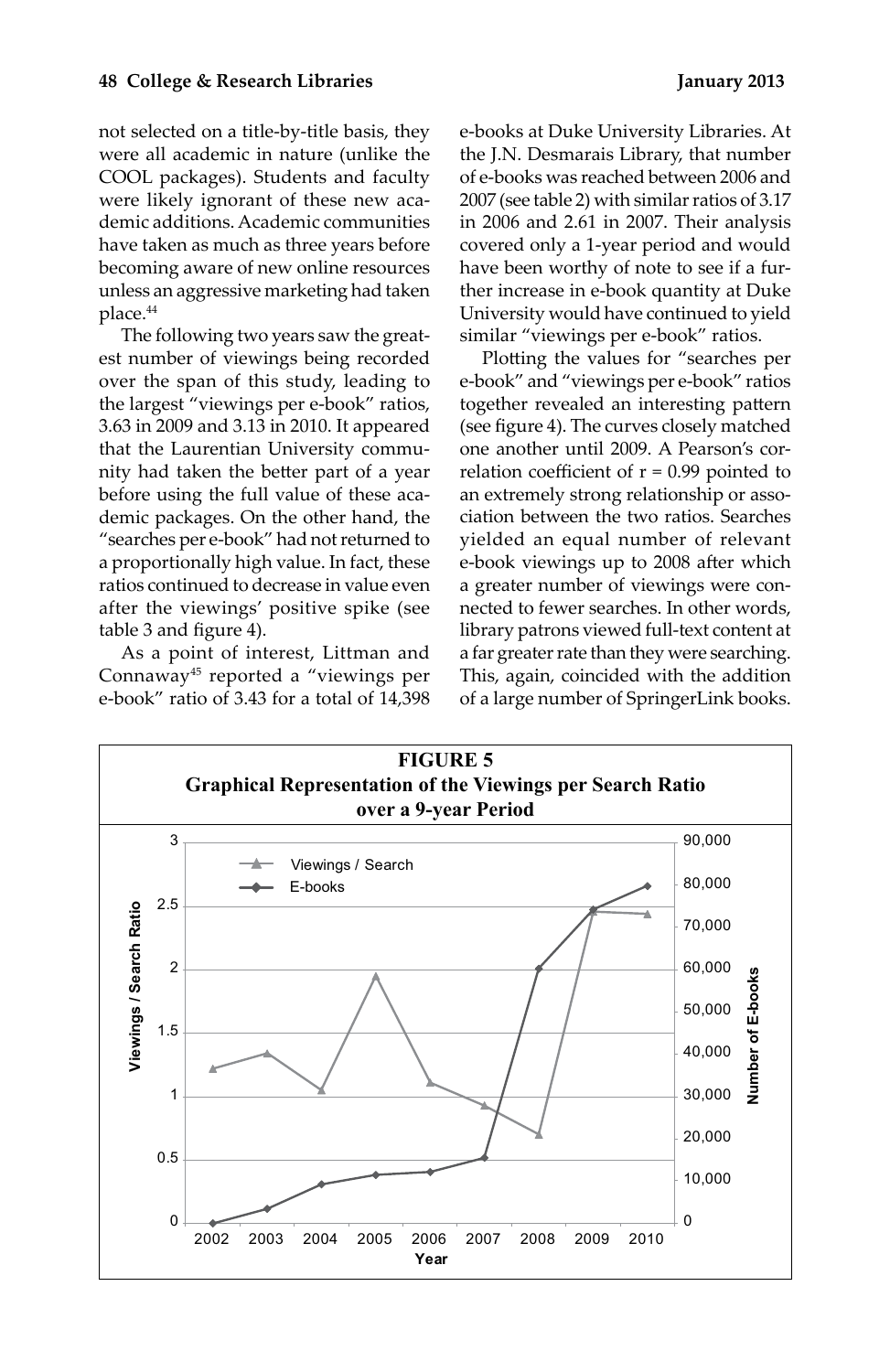Annual changes in the "viewings per search" ratio with a comparison to the evolution of the e-book collection can be observed in figure 5. This additional ratio was important in supporting the existence of a link between the amount of searching performed on e-book search engines and the level of full-text content retrieved. It can be used as a relative measure of patron success at extracting content from the collection. The larger the ratio, the more full-text content accessed compared to searches. A very low ratio resulted from patrons performing many searches but extracting little full-text content.

There are two peaks in the "viewings per search" ratio: the first was centered around 2005, and the second ranged between 2009 and 2010. The peak in 2005 corresponded to the phase of collection evolution that saw the library purchasing e-books on a per-title basis. The second peak occurred after the introduction of 50,000 new academic titles to the collection in 2008. Both peaks occurred at the time when the e-book collection experienced the lowest levels of expansion.

As suggested earlier, the smallest ratio, observed in 2008, possibly resulted from such a large volume of new and unfamiliar content added to the library's holdings. Given enough time, patrons will discover the new content as long as it was properly marketed. The near quadrupling of the "viewings per search" ratio the following year suggested patrons had indeed found the content. A consistently low "viewings per search" ratio that was not accompanied by a substantial expansion of the collection could be a good indicator that patron awareness would need to be addressed.

# *Examining the Impact of the Size and Academic Elements of the Student Population*

The total student population at Laurentian University increased gradually until reaching a peak of 9,100 in 2006 (see table 4). Enrollment numbers steadily decreased over the following two years, reached a low of 8,632, and rebounded to a total of 9,246 students in 2010 (see table 4). A Pearson's correlation coefficient of r = 0.57 between the number of viewings and the number of students indicated a positive, albeit weaker, relationship than that calculated between the number of viewings and the number of e-books (r = 0.91). Similarly, a Pearson's correlation coefficient of  $r = 0.67$  was calculated between the number of searches and the number of students; again, a much weaker relationship than that observed between the number of searches and the

| <b>TABLE 4</b><br><b>Comparison of the Number of Searches Performed on E-book Vendor</b><br>Search Engines, the Number of Full-Text Viewings and the Number of<br><b>Students Enrolled at Laurentian University over a 9-Year Period</b> |         |         |       |  |  |  |  |
|------------------------------------------------------------------------------------------------------------------------------------------------------------------------------------------------------------------------------------------|---------|---------|-------|--|--|--|--|
| <b>Searches</b><br><b>Viewings</b><br><b>Students</b><br>Year                                                                                                                                                                            |         |         |       |  |  |  |  |
| 2002                                                                                                                                                                                                                                     | 1,841   | 2,246   | 6,306 |  |  |  |  |
| 2003                                                                                                                                                                                                                                     | 3,368   | 4,512   | 7,625 |  |  |  |  |
| 2004                                                                                                                                                                                                                                     | 11,625  | 12,173  | 8,209 |  |  |  |  |
| 2005                                                                                                                                                                                                                                     | 22,190  | 43,269  | 8,657 |  |  |  |  |
| 2006                                                                                                                                                                                                                                     | 39,876  | 44,345  | 9,100 |  |  |  |  |
| 2007                                                                                                                                                                                                                                     | 51,798  | 48,174  | 8,792 |  |  |  |  |
| 2008                                                                                                                                                                                                                                     | 101,262 | 71,226  | 8,632 |  |  |  |  |
| 2009                                                                                                                                                                                                                                     | 109,693 | 269,926 | 8,943 |  |  |  |  |
| 2010                                                                                                                                                                                                                                     | 102,623 | 250.303 | 9,246 |  |  |  |  |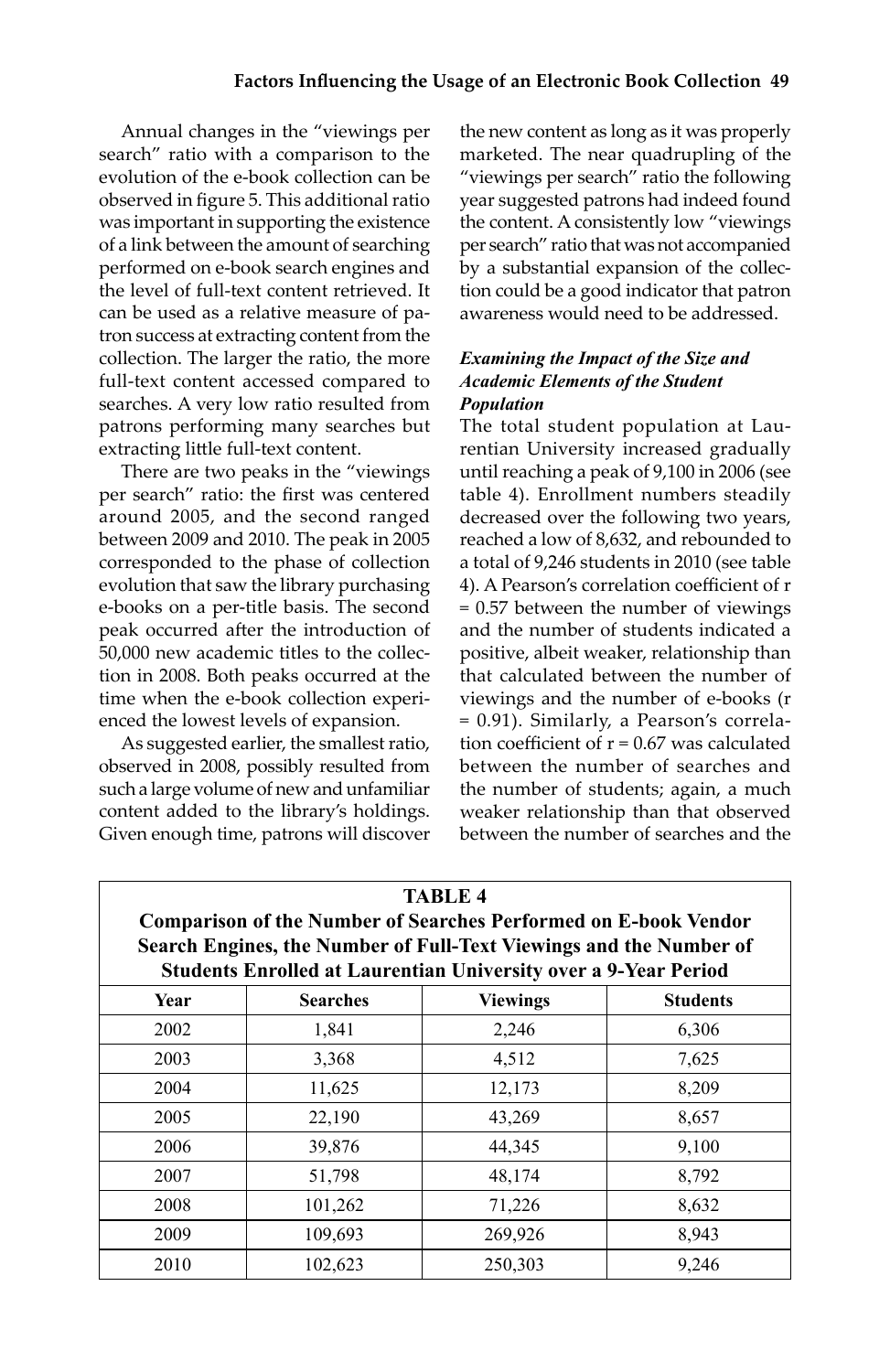

number of e-books ( $r = 0.96$ ). Based on these comparatively large differences in correlation coefficients, it would appear at first glance that the level of e-book usage is more closely associated with the size and content of an e-book collection than to the size of a student population.

The relationship between e-book usage and student population was further examined by dividing students into their academic levels: undergraduate, master's, and doctoral students. As can be observed in figure 6 and table 5, the size of the undergraduate population remained

| <b>TABLE 5</b><br><b>Comparison Between the Number of Searches and Viewings and the</b><br>Number of Undergraduate Students Enrolled at Laurentian University<br>over a 9-Year Period |                                                                                       |         |       |      |  |  |  |  |
|---------------------------------------------------------------------------------------------------------------------------------------------------------------------------------------|---------------------------------------------------------------------------------------|---------|-------|------|--|--|--|--|
| Year                                                                                                                                                                                  | <b>Searches</b><br><b>Viewings</b><br>% Growth in<br>Undergraduates<br>Undergraduates |         |       |      |  |  |  |  |
| 2002                                                                                                                                                                                  | 1,841                                                                                 | 2,246   | 5,932 | N/A  |  |  |  |  |
| 2003                                                                                                                                                                                  | 3,368                                                                                 | 4,512   | 7,221 | 22   |  |  |  |  |
| 2004                                                                                                                                                                                  | 11,625                                                                                | 12,173  | 7.732 | 7    |  |  |  |  |
| 2005                                                                                                                                                                                  | 22,190                                                                                | 43,269  | 8,105 | 5    |  |  |  |  |
| 2006                                                                                                                                                                                  | 39,876                                                                                | 44,345  | 8,542 | 5    |  |  |  |  |
| 2007                                                                                                                                                                                  | 51,798                                                                                | 48,174  | 8,147 | $-5$ |  |  |  |  |
| 2008                                                                                                                                                                                  | 101,262                                                                               | 71,226  | 7,913 | $-3$ |  |  |  |  |
| 2009                                                                                                                                                                                  | 109,693                                                                               | 269,926 | 8,223 | 4    |  |  |  |  |
| 2010                                                                                                                                                                                  | 102,623                                                                               | 250,303 | 8,493 | 3    |  |  |  |  |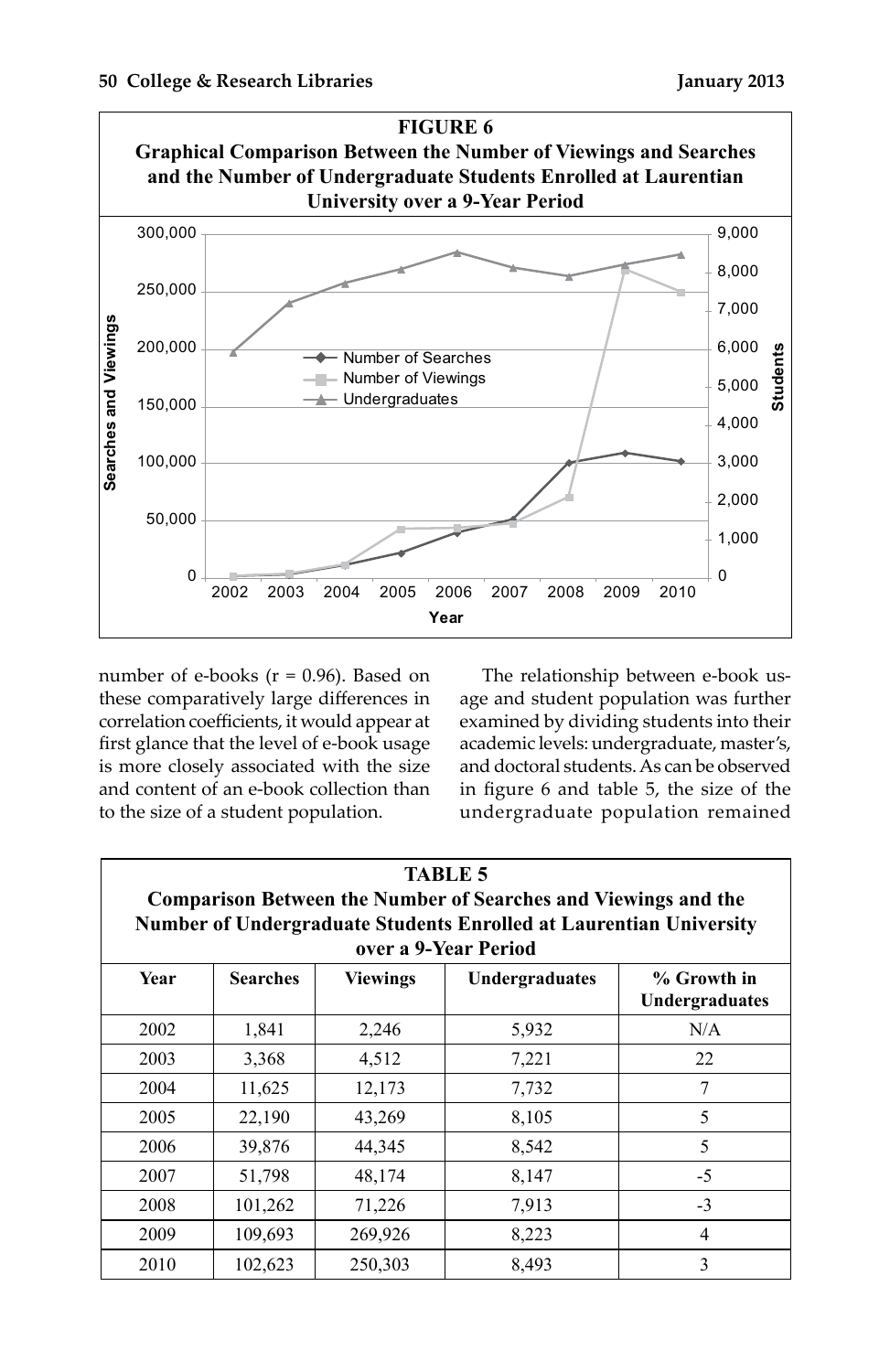relatively linear, with moderate increases and decreases. The decreases noted in 2007 and in 2008 may have been the result of the largest graduating class Laurentian University had ever witnessed, with 2,090 students receiving diplomas.<sup>46</sup> Despite a reduction in undergraduate numbers, usage continued to increase with viewings growing by 95 percent from the previous year and searches by 48 percent (see table 2). A second upward trend in undergraduate numbers began in 2009 and coincided with the most recent economic downturn. Recessions are often associated with higher college and university enrollments<sup>47</sup> as unemployment rates climb and people are encouraged to seek either their first or an additional postsecondary education.<sup>48</sup>

A Pearson's correlation coefficient of r = 0.51 was calculated between the number of undergraduate students and the number of viewings. A coefficient similar in value ( $r = 0.59$ ) was also calculated between the number of undergraduates and the number of searches. These are very close to the coefficients calculated for the total student population ( $r = 0.57$ ) for viewings;  $r = 0.67$  for searches). The population of undergraduate students at Laurentian University typically comprised anywhere between 92 percent and 95 percent of the total student body throughout this study. It is, therefore, unsurprising to see the same patterns of growth appear for undergraduates as for the total student populations (see table 4 and table 5). Consequently, it would be expected that the correlation coefficients calculated for the entire study population would be similar to those calculated for undergraduates alone.

Undergraduate student affinity to freely available and nonauthoritative web resources may have influenced the relationship they exhibited regarding e-book usage. The vast majority of undergraduate students would rather use the convenience of the web to find assignmentrelated information instead of exploiting library-purchased authoritative online research tools, especially search engines such as Google.<sup>49</sup> Schweitzer determined that the majority of undergraduate students preferred Wikipedia as a source of reference.50 Some students viewed the credibility of what was found on the web with complete apathy as the timely completion of assignments was far more important.<sup>51</sup> This attitude appeared to change when the undergraduates approached their final year of study and

|                                                                                                                                                                    | TABLE 6<br><b>Comparison Between the Number of Searches and Viewings and the</b><br>Master's Level and Doctoral Students Enrolled at Laurentian University<br>over a 9-Year Period |         |     |      |          |       |  |  |
|--------------------------------------------------------------------------------------------------------------------------------------------------------------------|------------------------------------------------------------------------------------------------------------------------------------------------------------------------------------|---------|-----|------|----------|-------|--|--|
| <b>Viewings</b><br>Year<br><b>Searches</b><br>% Growth<br><b>Doctoral</b><br>% Growth<br>Master's<br>in Master's<br>in PhD's<br><b>Students</b><br><b>Students</b> |                                                                                                                                                                                    |         |     |      |          |       |  |  |
| 2002                                                                                                                                                               | 1,841                                                                                                                                                                              | 2,246   | 374 | N/A  | $\theta$ | N/A   |  |  |
| 2003                                                                                                                                                               | 3,368                                                                                                                                                                              | 4,512   | 404 | 8    | $\theta$ | N/A   |  |  |
| 2004                                                                                                                                                               | 11,625                                                                                                                                                                             | 12,173  | 471 | 17   | 6        | N/A   |  |  |
| 2005                                                                                                                                                               | 22,190                                                                                                                                                                             | 43,269  | 524 | 11   | 28       | 367   |  |  |
| 2006                                                                                                                                                               | 39,876                                                                                                                                                                             | 44,345  | 506 | $-3$ | 40       | $-43$ |  |  |
| 2007                                                                                                                                                               | 51,798                                                                                                                                                                             | 48,174  | 555 | 10   | 81       | 103   |  |  |
| 2008                                                                                                                                                               | 101,262                                                                                                                                                                            | 71,226  | 616 | 11   | 98       | 21    |  |  |
| 2009                                                                                                                                                               | 109,693                                                                                                                                                                            | 269,926 | 597 | $-3$ | 113      | 15    |  |  |
| 2010                                                                                                                                                               | 102,623                                                                                                                                                                            | 250,303 | 618 | 4    | 135      | 19    |  |  |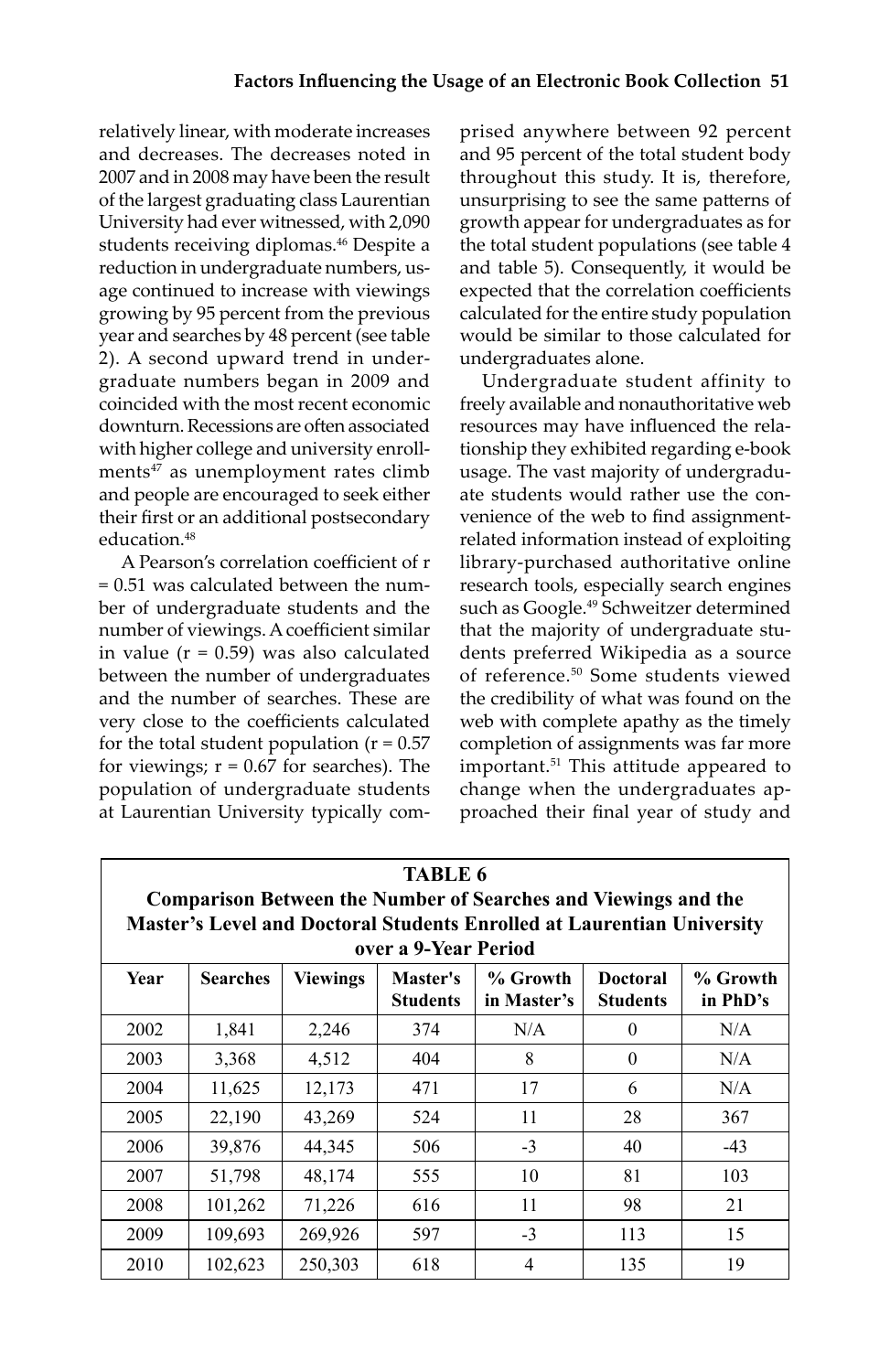relied more on the library's electronic collection.52

 The growth of the master's student population was slightly different. Growth was fairly regular until 2007 when it jumped by nearly 50 students (see table 6 and figure 7). After the largest graduating class in Laurentian University's history, it would have been expected that at least some of these graduating students would have applied to join graduate programs. Master's students appeared to have a somewhat closer relationship to the number of viewings and searches than did the undergraduate students. A Pearson's correlation coefficients of  $r = 0.72$  for viewings and  $r = 0.92$  for searches were much higher than those calculated for undergraduates. On its own, the strength of a relationship between student and e-book usage should not be interpreted as a confirmation that a particular segment of a student population, undergraduate students in this case, are using e-books at a lower rate than their graduate counterparts. Rather, the strength of a relationship can be used as

a mathematical tool to further support existing research that suggest graduate students do use and prefer e-books to the print version. Here, the greater value of r calculated for master's students compared to that calculated for undergraduates would suggest the existence of a tighter association with e-book usage.

In a 2008 study, Nicholas et al.reported that 80 percent of British graduate students used e-books compared to only 62 percent of undergraduates.<sup>53</sup> Undergraduate studies have been typically driven by class assignments while graduate studies concentrated on research and teaching.<sup>54</sup> Graduate students have also linked their academic success directly to the quality of the information supplied by their academic library.55 Many graduate students also believed that a greater amount of full-text content downloaded or printed would invariably lead to a greater retention of information.<sup>56</sup> These consumerist attitudes often lead graduates to consider "everything of even a tangential relevance to their theses."57

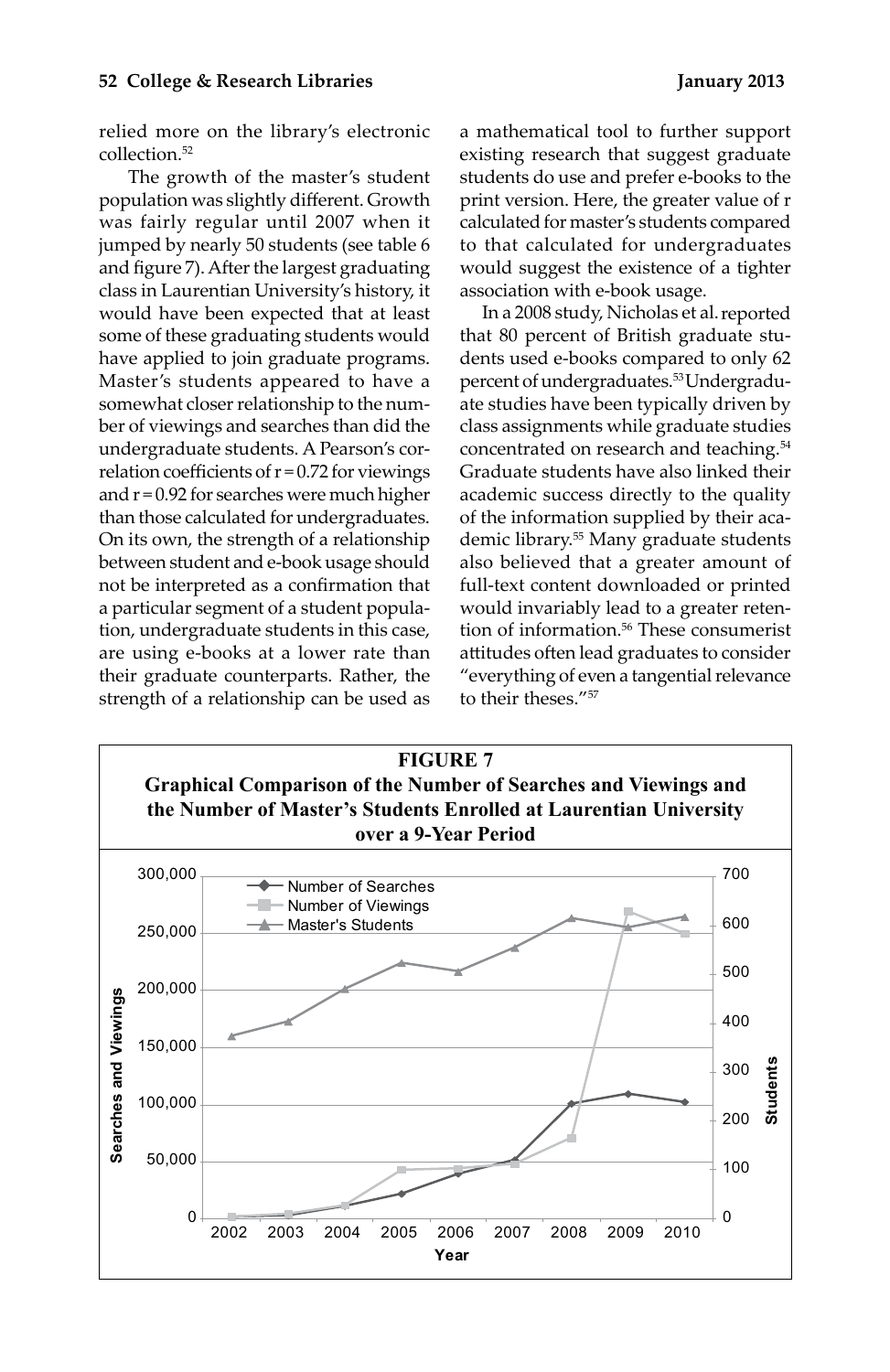

Doctoral student numbers grew more sharply than any other academic segment at Laurentian University (see table 6 and figure 8). Laurentian University offered its first doctoral programs in 2004, in which 6 students enrolled. It was also in 2004 that the number of searches recorded its greatest increase, of 245 percent, compared to 2003. Viewings also recorded a large increase of 170 percent in 2004 and an even greater increase of 255 percent the following year. It was quite possible that such an increase was partly due to the fact that Laurentian University began offering doctoral programs.

The graphical curves comparing the number of searches, viewings, and doctoral students followed one another more closely than those observed for the undergraduate and master's student populations (see figure 8). Furthermore, the Pearson's correlation coefficients of r =  $0.85$  for viewings and  $r = 0.97$  for searches were the largest calculated. Doctoral students numbers demonstrated, by far, the strongest association with e-book usage, even stronger than that observed for master's students. In addition, the 255 percent increase in the number of viewings in 2005 corresponded to the 367 percent increase in doctoral student numbers of the same year. Doctoral students do use ebooks far more than faculty and students of any other academic level.<sup>58</sup> The design, operation, and management of research projects necessitate much background reading.

# *Examining the Impact of the Size of the Faculty Population*

Faculty numbers rose steadily until 2009 when the faculty population began to shrink, with a reported net loss of 53 members (see table 7). At that point, the faculty population had returned to its 2005 level. During a 7-year period, faculty numbers have increased fairly consistently and at a similar rate observed for viewings and searches (see figure 9). It was very interesting to observe that the negative change in the size of the faculty population was not translated into a negative change in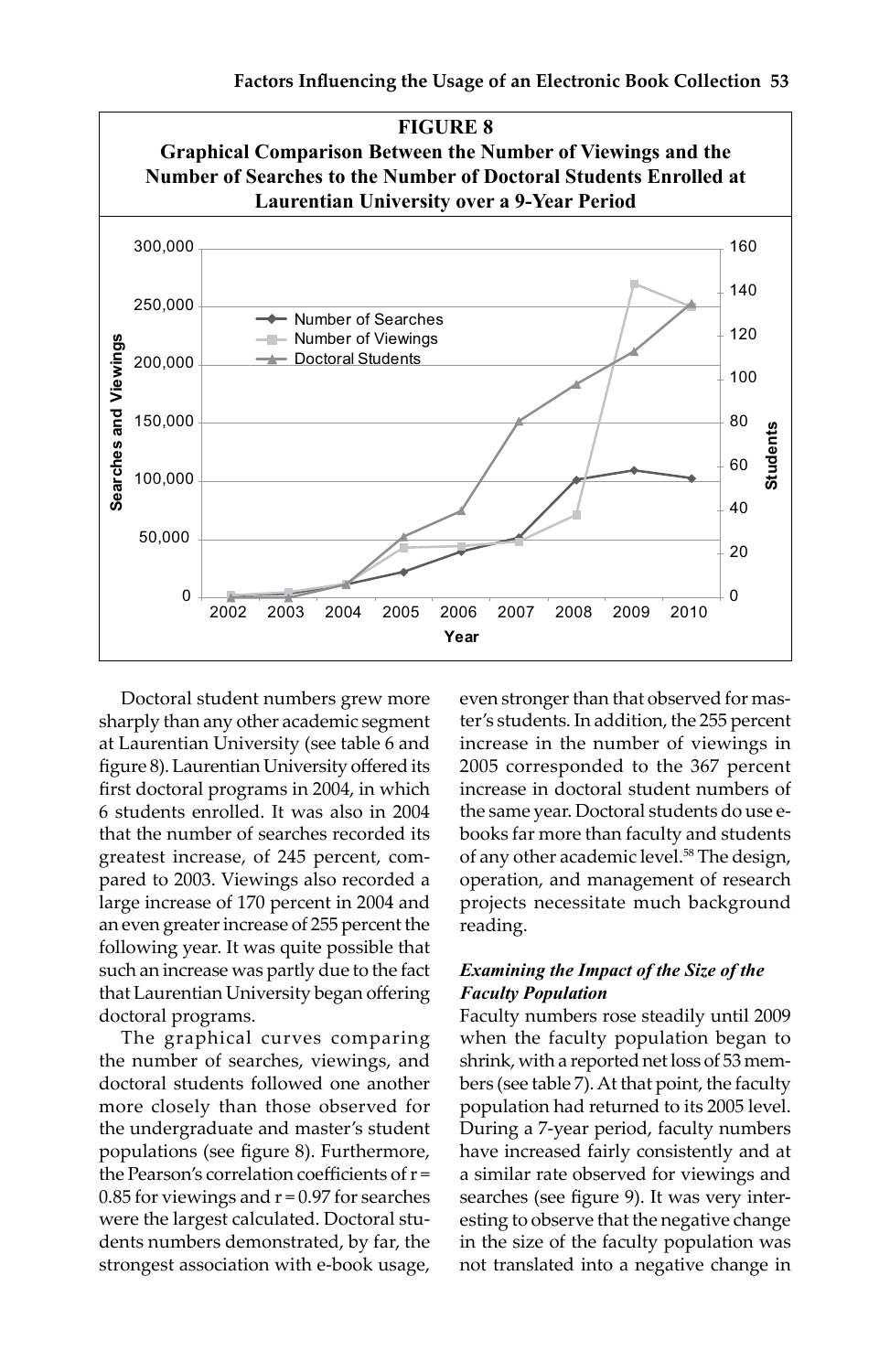| <b>TABLE 7</b><br>Comparison in the Number of Searches, the Number of Viewings and the<br><b>Number of Faculty Members at Laurentian University over a 9-year Period</b> |                 |                 |         |          |  |  |
|--------------------------------------------------------------------------------------------------------------------------------------------------------------------------|-----------------|-----------------|---------|----------|--|--|
| Year                                                                                                                                                                     | <b>Searches</b> | <b>Viewings</b> | Faculty | % Growth |  |  |
| 2002                                                                                                                                                                     | 1,841           | 2,246           | 320     | N/A      |  |  |
| 2003                                                                                                                                                                     | 3,368           | 4,512           | 331     | 3        |  |  |
| 2004                                                                                                                                                                     | 11,625          | 12,173          | 358     | 8        |  |  |
| 2005                                                                                                                                                                     | 22,190          | 43,269          | 377     | 5        |  |  |
| 2006                                                                                                                                                                     | 39,876          | 44,345          | 401     | 6        |  |  |
| 2007                                                                                                                                                                     | 51,798          | 48,174          | 427     | 6        |  |  |
| 2008                                                                                                                                                                     | 101,262         | 71,226          | 432     | 1        |  |  |
| 2009                                                                                                                                                                     | 109,693         | 269,926         | 379     | $-12$    |  |  |
| 2010                                                                                                                                                                     | 102,623         | 250,303         | 365     |          |  |  |

the number of viewings and searches. Even more interesting was the similarity between the 4 percent decrease in faculty numbers observed in 2010 and the 6 percent decrease in searches and the 7 percent decrease in viewings for the same period (see figure 9, table 7, and table 2).

Pearson's correlation coefficients of r = 0.14 for viewings and  $r = 0.57$  for searches

represented a much weaker relationship between the faculty numbers and total e-book usage and were the lowest correlation coefficients calculated for all variables examined in this study. Moreover, a coefficient of  $r = 0.14$  reflected the lack of any relationship whatsoever.<sup>59</sup> The size of the faculty population demonstrated the weakest association with the level of

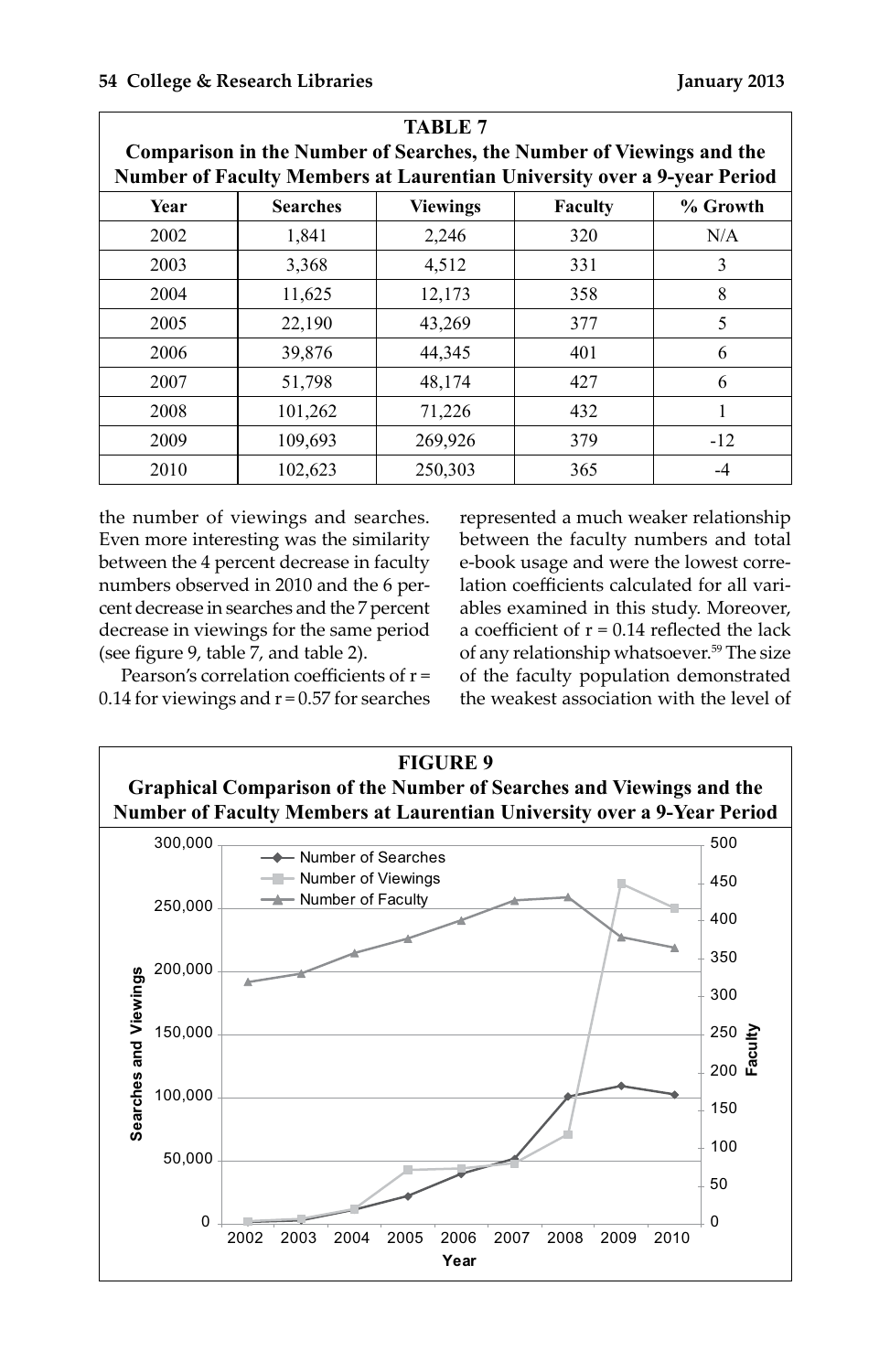e-book usage at Laurentian University. Although a very weak relationship between faculty numbers and e-book usage figures does not, in itself, demonstrate that faculty members do not use e-books, or use them far less than their students, the weak relationship does tie in with studies reporting the low acceptance of e-books by university faculty.

Faculty influence on e-book usage levels had been mixed in the literature. Shelburne reported that 60 percent of faculty at the University of Illinois used e-books, which was about the same percentage of graduate and undergraduate students.<sup>60</sup> On the other hand, Shen effectively demonstrated that faculty members used ebooks far less than their students.<sup>61</sup> In fact, students have always been "heavier users of e-books than their teachers."62 Faculty members also preferred print books to their electronic equivalents.<sup>63</sup> Those who have used e-books have done so only occasionally.64 Foote and Rupp-Serrano further determined that 33 percent of faculty members at the University of Oklahoma have used e-books compared to 44 percent of graduate students.<sup>65</sup> And Camacho and Spackman found that over 60 percent of faculty members at Brigham Young University strongly preferred print books to any other medium.<sup>66</sup>

# **Conclusions**

The size of the e-book collection at the J.N. Desmarais Library increased greatly over the years. From a single e-book in 2002, it grew to 79,821 by the end of 2010. The pattern of purchase was marked by four phases, changing from one of bulk purchasing to that of a more selective acquisition of individual titles and then back to the bulk purchasing of large ebook collections.

Searches could also act as a feasible metric to measure usage of an e-book collection rather than relying entirely on viewing numbers. A Pearson's correlation coefficient of  $r = 0.80$  indicated a strong relationship between the two variables. A Student's t-Test further confirmed the lack

of significant difference between searches and viewings numbers recorded in this study. As vendors tend to report viewings in different ways, relying on an alternative usage metric can be prudent and sensible. But given the choice, full-text viewings should be the preferred metric as it represents the true value of e-book usage and reflect actual patron access to and use of information.

Very high Pearson's correlation coefficients were calculated for viewings (r  $= 0.91$ ) and searches ( $r = 0.96$ ) in relation to the number of e-books. This would suggest the importance of the size of an e-book collection on its usage. However, the slight drop in viewings and searches in 2010 compared to the previous year may also be an indication that a critical mass of e-books had been achieved and any further large increases in collection size may be a needless expenditure. As the library intends to continue to purchase additional e-books, both in large consortially negotiated packages as well as on a per-title basis, the continued monitoring of both collection size and usage levels during the coming years will be important.

Large "viewings per e-book" and "searches per e-book" ratios were observed when e-books were purchased selectively, on a title-by-title basis. However, it should not yet be concluded that a more selective method of purchase would necessarily be accompanied by an increase in e-book usage. In fact, 2009 and 2010 recorded the largest usage ratios, even with the large bulk purchases in 2008. The difference was that these acquisitions were strictly academic in nature. The low ratio in 2008 may simply have resulted from a temporary lack of awareness on the part of the university community. A "viewings per search" ratio may also prove to be a good indicator of patron success rate at finding relevant full-text content in an e-book collection.

Based on the relative relationship strengths, doctoral student numbers demonstrated the strongest association with e-book usage, followed closely by mas-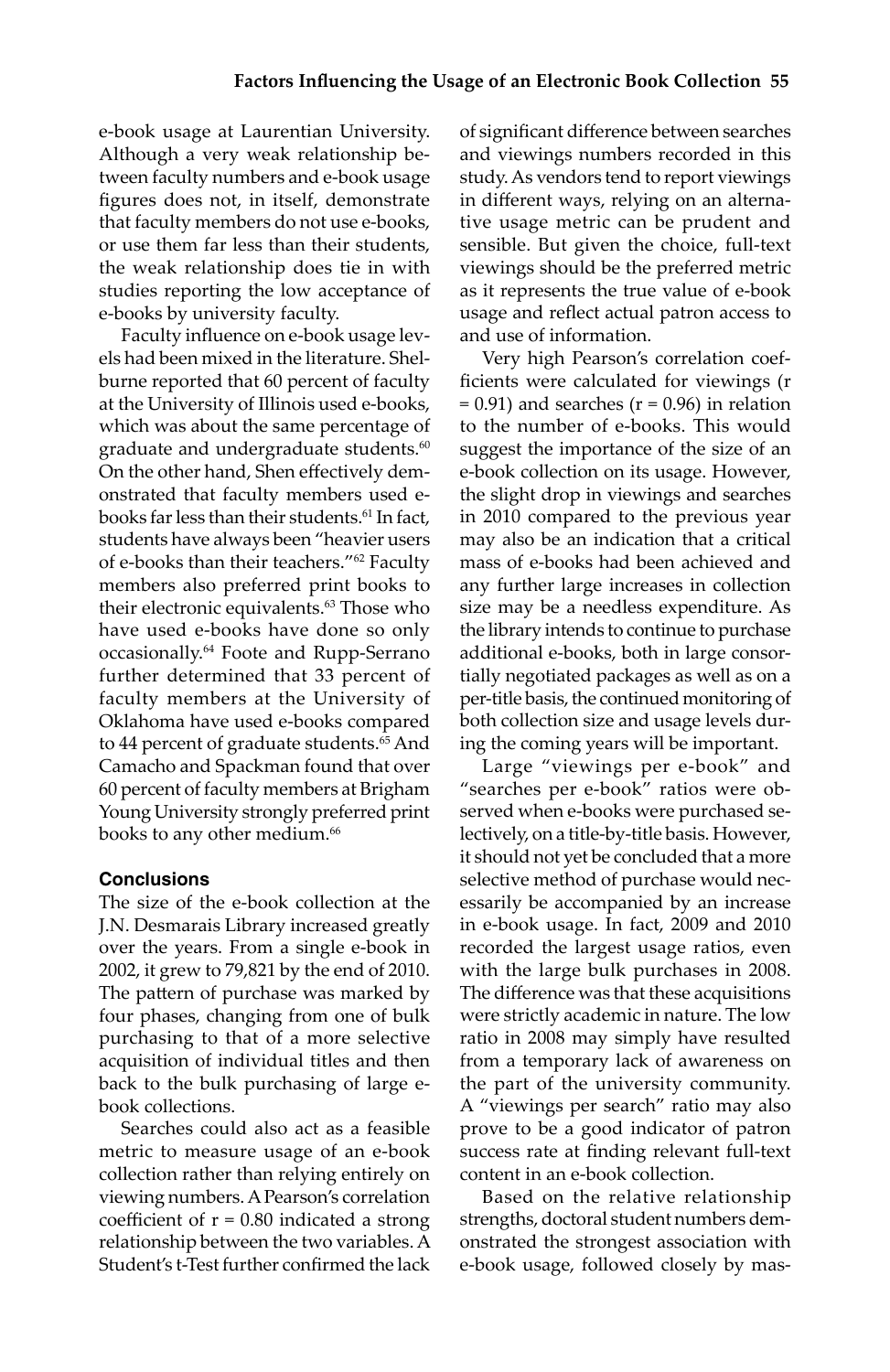ter's students. On the other hand, faculty and undergraduate students expressed the weakest relationships with e-book usage. It is clear that, when examining the effect of student numbers on usage, it is important to compare these numbers by academic level as each exhibited different patterns of association.

# **Further Research**

A deeper quantitative analysis of e-book usage would be desirable. The general patterns and interactions are an important beginning, but it would be just as important to continue the analysis into the possible links between individual academic program size and usage.

A comparison between usage levels for electronic reference material and monographic books will also be examined.

It would be of further value to determine if the patterns of use and relationships reported in this paper would also be observed at other institutions of higher learning, not only those similar in size and structure to Laurentian University but also those with smaller or larger populations.

## **Notes**

 1. Laurentian University is a multicampus university founded in 1960, with its main campus located in Sudbury, Ontario, Canada. It is considered by the Carnegie classification of institution scale (Carnegie Foundation for the Advancement of Teaching 2011) to be medium in size with a total full-time student population of 9,200 in 2010 and more than 600 enrolled in various graduate programs. Also in 2010, more than 365 full-time faculty members taught and performed research. Programs cover multiple fields in the sciences, social sciences, and humanities with 94 undergraduate, 18 master's, and 6 doctoral degrees offered.

 2. V. Owen, R. Tiessen, L. Weir, D. DesRochers, and W. Noel, "E-Books in Research Libraries: Issues of Access and Use," Canadian Association of Research Libraries Copyright Committee, Task Group on E-Books, available online at www.carl-abrc.ca/projects/copyright/pdf/CARL E-Book Report-e.doc [accessed 15 July 2001].

3. A. Soderback, "Infrastructure First! E-Books and Academic Libraries in Sweden," *Serials* 24, no. 1 (2011): 38–42.

4. K.T. Anuradha and H.S. Usha, "E-books Access Models: An Analytical Comparative Study," *The Electronic Library* 24, no. 5 (2006): 662–79; F. Bry and M. Krause, "Perspectives for Electronic Books in the World Wide Web Age,"

*The Electronic Library* 20, no. 4 (2002): 275–87; L.S. Connaway, "A Web-Based Electronic Book (E-Book) Library: The netLibrary Model," *Library Hi Tech* 19, no. 4 (2001): 340–49; D. Dillon, "E-books: The University of Texas Experience, Part 1," *Library Hi Tech* 19, no. 2 (2001): 113–24.

 5. J. Dearnley, C. McKnight, and A. Morris, "Electronic Book Usage in a Public Library: A Study of User and Staff Reactions to a PDA-based Collection," *Journal of Librarianship and Information Science* 36, no. 4 (2004): 175–82.

 6. J.B. Foote and K. Rupp-Serrano, "Exploring E-book Usage Among Faculty and Graduate Students in the Geosciences: Results of a Small Survey and Focus Group Approach," *Science and Technology Libraries* 29, no. 3 (2010): 216–34; D. Nicholas, I. Rowlands, and H.R. Jamali, "E-textbook Use, Information Seeking Behaviour and Its Impact: Case Study Business and Management," *Journal of Information Science* 36, no. 2 (2010): 263–80; I. Rowlands, D. Nicholas, H.R. Jamali, and P. Huntington, "What Do Faculty and Students Really Think about E-books," *Aslib Proceedings: New Information Perspectives* 59, no. 6, (2007): 489–511; I. Roesnita and A.N. Zainab, "The Pattern of E-book Use amongst Undergraduates in Malaysia: A Case of to Know Is to Use," *Malaysian Journal of Library and Information Science* 10, no. 2 (2005): 1–23.

 7. M. Levine-Clark, "Electronic Books and the Humanities: A Survey at the University of Denver," *Collection Building* 26, no. 1 (2007): 7–14; T.P. Bailey, "Electronic Book Usage at a Master's Level I University: A Longitudinal Study," *Journal of Academic Librarianship* 32, no. 1 (2006): 52–59; M. Langston, "The California State University E-book Pilot Project: Implications for Cooperative Collection Development," *Library Collections, Acquisitions, and Technical Services* 27, no. 1 (2003): 19–32; Dillon, "E-books: The University of Texas Experience, Part 1," 113–124; S. Gibbons, "Growing Competition for Libraries," *Library Hi Tech* 19, no. 4 (2001): 363–67.

8. Foote and Rupp-Serrano, "Exploring E-book Usage," 216–34.

 9. D. Nicholas, I. Rowlands, D. Clark, P. Huntington, H.R. Jamali, and C. Olle, "UK Scholarly E-book Usage: A Landmark Survey," *Aslib Proceedings: New Information Perspectives* 60, no. 4 (2008):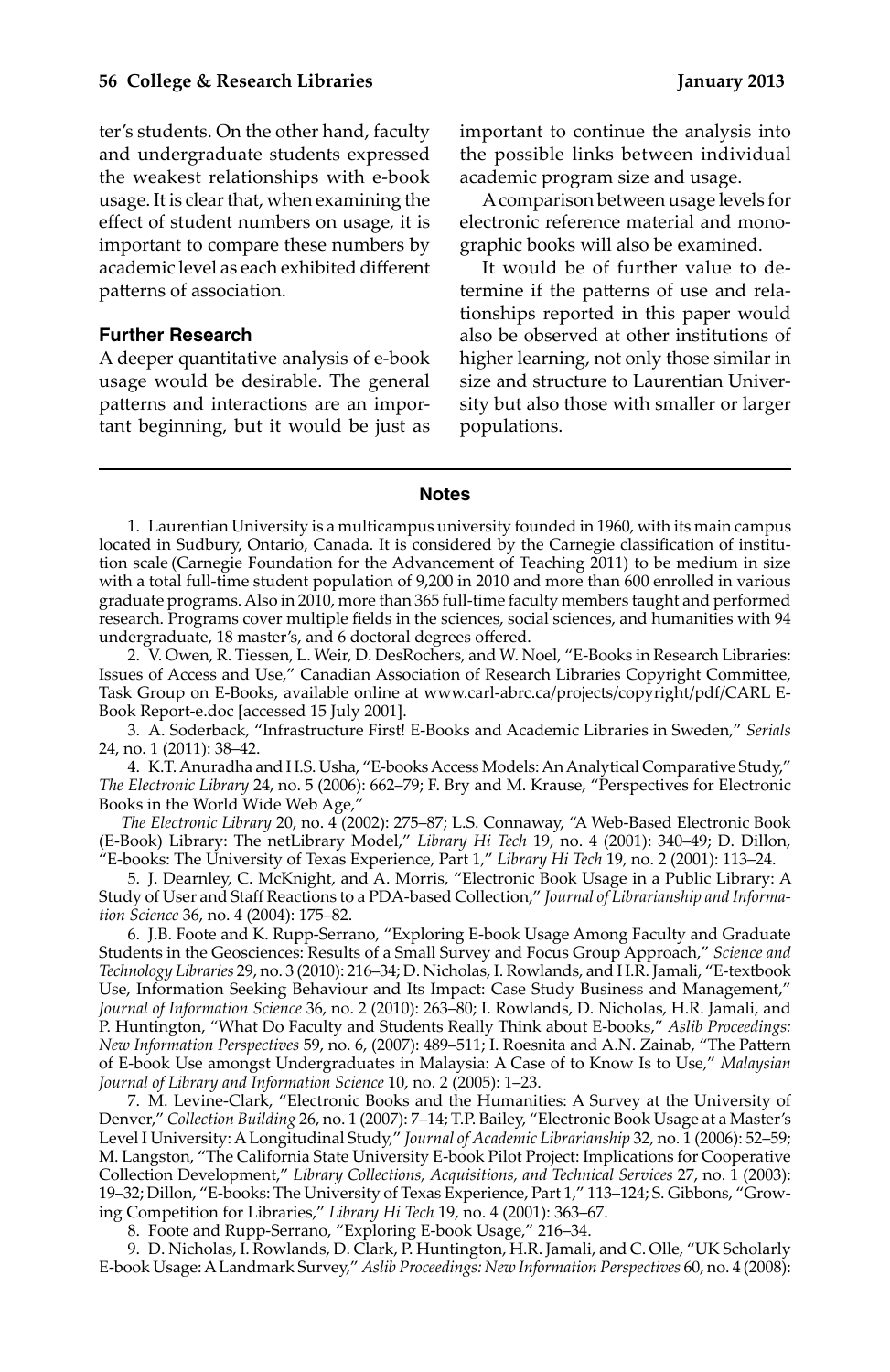### **Factors Influencing the Usage of an Electronic Book Collection  57**

311–34.

 10. C. Armstrong, "Books in a Virtual World: The Evolution of the E-book and Its Lexicon," *Journal of Librarianship and Information Science* 40, no. 3 (2008): 193–205; M. Tripathi and V.K.J. Jeevan, "E-book Subscription in a Distance Education Institution: A Case of Indira Gandhi National Open University, India," *Serials Review* 34, no. 2 (2008): 104–14; A. Dinkelman and K. Stacy-Bates, "Accessing E-books through Academic Library Web Sites," *College and Research Libraries* 68, no. 1 (2007): 45–58; Anuradha and Usha, "E-books Access Models," 662–79; J.E. Gall, "Dispelling Five Myths about E-books," *Information Technology and Libraries* 24, no. 1 (2005): 25–31; S.S. Rao, "Electronic Books: Their Integration into Library and Information Centers," *The Electronic Library* 23, no. 1 (2005): 116–40; S.A. Long, "The Case of E-books: An Introduction," *New Library World* 104, no. 1/2 (2003): 29–32; S.K. Sawyer, "Electronic Books: Their Definition, Usage and Role in Libraries," *Libres: Library and Information Science Research* 12, no. 2 (2002), available online at http:// libres.curtin.edu.au/libres12n2/ebooks.htm [accessed 6 July 2011].

 11. M. Tripathi and V.K.J. Jeevan, "E-book Subscription in a Distance Education Institution: A Case of Indira Gandhi National Open University, India," 104–14; P. Hernon, R. Hopper, M.R. Leach, L.L. Saunders, and J. Zhang, "E-book Use by Students: Undergraduates in Economics, Literature, and Nursing," *Journal of Academic Librarianship* 33, no. 1 (2007): 3–13; S.A. Long, "The Case for E-books: An Introduction," 29–32; D.T. Hawkins, "Electronic Books: A Major Publishing Revolution," *Online* 24, no. 4 (2000): 14–28.

12. Gall, "Dispelling Five Myths about E-books," 25–31.

 13. A. McLuckie, "E-books in an Academic Library: Implementation at the ETH Library, Zurich," *Electronic Library* 23, no. 1 (2005): 92–102; C. Lynch, "The Battle to Define the Future of the Book in the Digital World," *First Monday* 6, no. 6 (2001), available online at www.uic.edu/htbin/ cgiwrap/bin/ojs/index.php/fm/article/view/864/773 [accessed 1 September 2011].

 14. H. Chu, "Electronic Books: Viewpoints from Users and Potential Users," *Library Hi Tech* 21, no. 3 (2003): 340–46.

 15. S.S. Rao, "Electronic Books: Their Integration into Library and Information Centers," 116–40.

 16. J.I. Balas, "Developing Library Collections for a Wired World," *Computers in Libraries* 20, no. 6 (2000): 61–63; E.L. Morgan, "Electronic Books and Related Technologies," *Computers in Libraries* 19, no. 10 (1999): 36–39.

 17. Institutional Planning Office, Sudbury, ON: Laurentian University (2011), available online at www.laurentian.ca/Laurentian/Home/Departments/Institutional+Research/Other/Graduates/ Graduates.htm?Laurentian\_Lang=en-CA [accessed 6 July 2011].

 18. D.D. Blecic, J.B. Fiscella, and S.E. Wiberley, Jr, "Measurement of Use of Electronic Resources: Advances in Use Statistics and Innovations in Resource Functionality," *College and Research Libraries* 68, no. 1 (2007): 26–44.

 19. B.F. Pendleton, "Ratio Correlation," in *Encyclopedia of Statistical Sciences. Volume 10: Preference Mapping to Recovery Interblock Information* (Hoboken, N.J.: Wiley Interscience, 2005): 6967–71.

20. J. Far, *Biostatistical Analysis* (Upper Saddle River, N.J.: Prentice Hall, 2010).

21. R.R. Sokal and F.J. Rohlf, *Biometry* (New York: W.H. Freeman and Company, 1981).

 22. Southern Ontario Library Services, "What Is COOL?," (2011), available online at www. sols.org/resourcesharing/coolcpa/whatiscool.htm [accessed 30 June 2011]; A. Dorsey, "Advocating Co-operation: The Consortium of Ontario Libraries (COOL)," *Access* 12, no. 2 (2006): 34–35.

 23. OCUL, "OCUL Constitution," (2011), available online at www.ocul.on.ca/view.php?id=1079 [accessed 23 June 2011]; M. Scigliano, "Consortium Purchases: Case Study for a Cost-Benefit Analysis," *Journal of Academic Librarianship* 28, no. 6 (2002): 393–99.

 24. CRKN, "Mission Statement and Goal" (2011), available online at www.researchknowledge. ca/en/about/mission\_statement.jsp [accessed 30 June 2011].

 25. Soderback, "Infrastructure First!" 38–42; R. Croft and C. Davis, "E-Books Revisited: Surveying Student E-Book Usage in a Distributed Learning Academic Library 6 Years Later," *Journal of Library Administration* 50, no. 5/6 (2010): 543–69; Bailey, "Electronic Book Usage," 52–59.

 26. S. Harris, "Ebooks Help Tackle Information Mountain," *Research Information* 51 (Dec. 2010/ Jan. 2011): 22–24.

 27. NetLibrary, "Sharing an eBook collection the COOL way: Ontario-area Consortium and OCLC Canada Develop Flexible Program So Multiple Libraries Can Share Collection without Large Investment" (2005), available online at www.sols.org/resourcesharing/coolcpa/cooldata/ NetLibraryCaseStudyCOOL.pdf [accessed 6 June 2011].

 28. S. Gibbons, *NetLibrary eBook Usage at the University of Rochester Libraries*, (2001), available online at www.lib.rochester.edu/main/ebooks/analysis.pdf [accessed 6 July 2011].

 29. R. Slater, "Ebooks or Print Books, "Big Deals" or Local Selections: What Gets More Use?" *Library Collections, Acquisitions, and Technical Services* 33, no. 1 (2009): 59–72; N. Sprague and B. Hunter, "Accessing Ebooks: Taking a Closer Look at Ebook Statistics," *Library Collections, Acquisi-*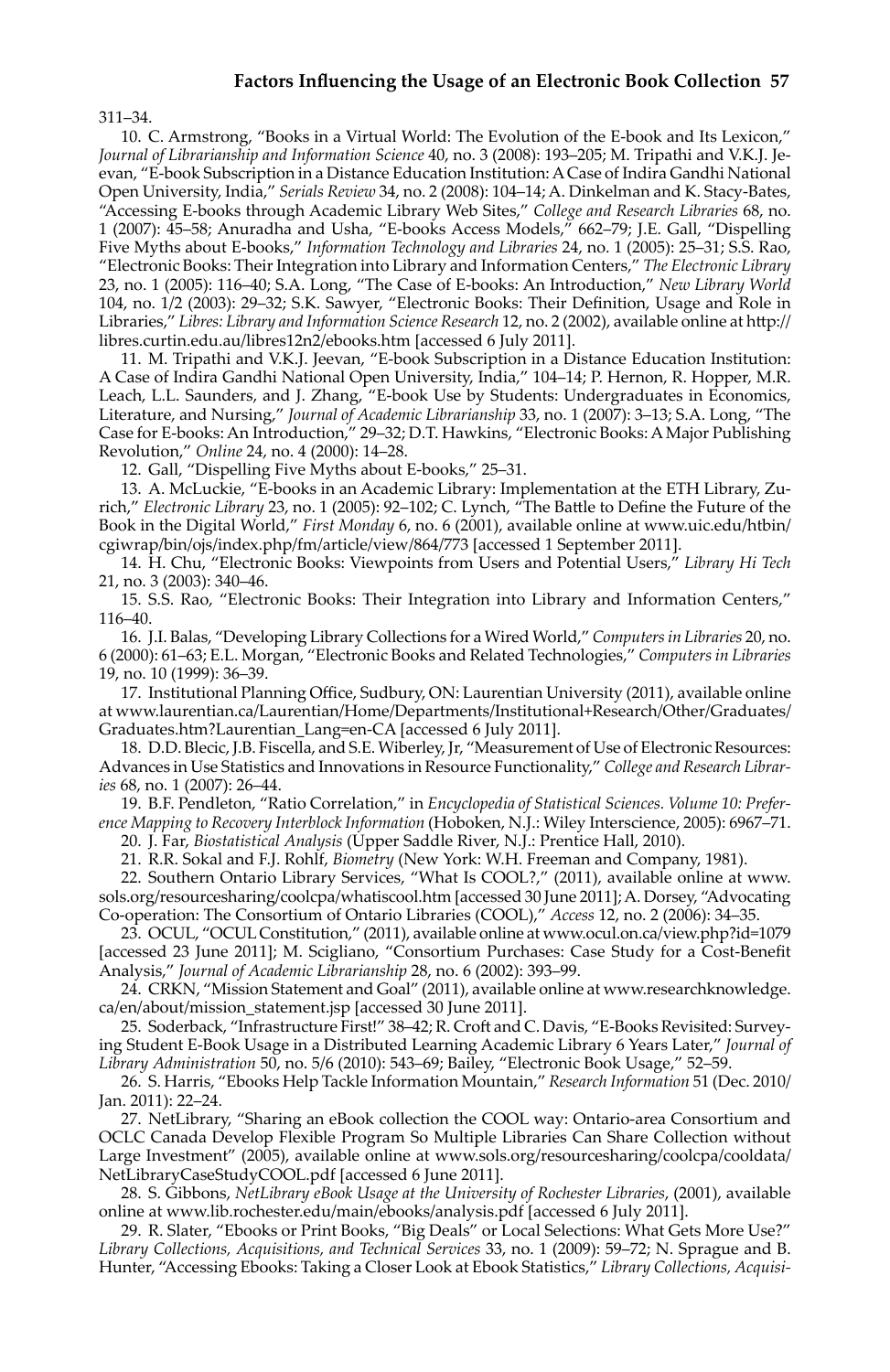### **58  College & Research Libraries January 2013**

*tions and Technical Services* 32, no. 3/4 (2008): 150–57.

 30. T. Bucknell, "The 'Big-Deal' Approach to Acquiring E-books: A Usage-Based Study," *Serials* 23, no. 2 (2010): 126–34; C.S. Herlihy and H. Yi, "E-books in Academic Libraries: How Does Currency Affect Usage?" *New Library World* 111, no. 9/10 (2010): 371–80; W.A. Shelburne, "E-book Usage in an Academic Library: User Attitudes and Behaviors," *Library Collections, Acquisitions, and Technical Services* 33, no. 2/3 (2009): 59–72; D. Baker, "Inside Every Fat Man: Balancing the Digital Library Budget," *Interlending and Document Supply* 36, no. 4 (2008): 213–17; D.M. Carlock and A.M. Perry, "Exploring Faculty Experiences with E-books: a focus group," *Library Hi Tech* 26, no. 2 (2008): 244–54.

 31. G. Coker, "Usability in Emerging E-content Environments," *Information Services and Use* 27 (2007): 179–84.

 32. J.E. Grogg and B. Ashmore, "Riding the eBook Wave," *Against the Grain* 17, no. 1 (2005): 41–49.

 33. A.K. Shrimplin, A. Revelle, S. Hurst, and K. Messner, "Contradictions and Consensus: Clusters of Opinions on E-Books," *College and Research Libraries* 72, no. 2 (2011): 181–90; C. Simon, "Just the Facts: An Examination of E-Book Usage by Business Students and Faculty," *The Reference Librarian* 52, no. 3 (2011): 263–73; N. Gielen, "Handheld E-Book Readers and Scholarship: Report and Reader Survey," *ACLS Humanities E-Book White Paper No. 3* (New York: The American Council of Learned Societies, 2010), available online at www.humanitiesebook.org/heb-whitepaper-3.html [accessed 14 July 2011]; Nicholas, Rowlands, and Jamali, "E-textbook Use, Information Seeking Behaviour and Its Impact," 263–80; D. Nicholas, P. Huntington, H.R. Jamali, I. Rowlands, and M. Fieldhouse, "Student Digital Information-Seeking Behaviour in Context," *Journal of Documentation* 65, no. 1 (2009): 106–32; E. Schnittman, "Discoverability and Access in Book Publishing: Longtail Marketing and Content Access Models Explored," *Publishing Research Quarterly* 24 (2008): 139–42; M. Levine-Clark, "Electronic Book Usage: A Survey at the University of Denver," *portal: Libraries and the Academy* 6, no. 3 (2006): 285–89; Dillon, "E-books: The University of Texas Experience, Part 1," 113–24.

34. Coker, "Usability in Emerging E-content Environments," 179–84.

 35. Foote and Rupp-Serrano, "Exploring E-book Usage," 216–34; Chu, "Electronic Books: Viewpoints from Users and Potential Users," 340–46.

 36. Foote and Rupp-Serrano, "Exploring E-book Usage," 216–34; P. Hernon, R. Hopper, M.R. Leach, L.L. Saunders, and J. Zhang, "E-book Use by Students: Undergraduates in Economics, Literature, and Nursing," *Journal of Academic Librarianship* 33, no. 1 (2007): 3–13.

37. Harris, "Ebooks Help Tackle Information Mountain," 22–24.

38. Gibbons, *NetLibrary eBook Usage at the University of Rochester Libraries*.

39. Herlihy and Yi, "E-books in Academic Libraries" 371–80.

 40. M. Ramaswamy, T. Baillargeon, and C.N. Simser, "Making E-Reference Books Findable," *Library Philosophy and Practice* 10, no. 1 (2008): 1–10; E. Safley, "Demand for E-books in an Academic Library," *Journal of Library Administration* 45, no. 3/4 (2006): 445–57.

 41. Roesnita and Zainab, "The Pattern of E-book Use Amongst Undergraduates in Malaysia," 1–23.

 42. H.-L. Jian, R.E. Sandnes, K.M.Y. Law, Y.-P. Huang, and Y.-M. Huang, "The Role of Electronic Pocket Dictionaries as an English Learning Tool among Chinese Students," *Journal of Computer Assisted Learning* 25, no. 6 (2009): 503–14.

 43. C.A. Hughes and N.L. Buchanan, "Use of Electronic Monographs in the Humanities and Social Sciences," *Library Hi Tech* 19, no. 4 (2001): 368–75; W. Sewell and S. Teitelbaum, "Observations of End-User Online Searching Behavior Over Eleven Years," *Journal of the American Society for Information Science* 37, no. 4 (1986): 234–45.

 44. J. Luther, "White Paper on Electronic Journal Usage Statistics," *Serials Librarian* 41, no. 2 (2001): 119–47; C.T. Townley and L. Murray, "Use-Based Criteria for Selecting and Retaining Electronic Information: A Case Study," *Information Technology and Libraries* 18, no. 1 (1999): 32–39.

 45. J. Littman and L.S. Connaway, "A Circulation Analysis of Print Books and E-Books in an Academic Research Library*," Library Resources and Technical Services* 48, no. 4 (2004): 256–62.

46. Institutional Planning Office (2011).

 47. J.A. Douglass and University of California, "From Chaos to Order and Back? A Revisionist Reflection on the California Master Plan for Higher Education@50 and Thoughts about Its Future," *CSHE: Research and Occasional Paper Series* 7, no. 10 (2010): 1–20; S. Bushon, "Community-College Enrollments Are Up, But Institutions Struggle to Pay for Them," *Chronicles of Higher Education* 55, no. 20 (2009): A24.

 48. R. Samitamana, *Business Cycles and Postsecondary School Enrollment* (Ph.D. dissertation, 2009). 49. D.K. Swain, "Students' Keenness on Use of E-resources," *The Electronic Library* 28, no. 4

(2010): 580–91; M. O'Farrell and J. Bates, "Student Information Behaviours during Group Projects: A Study of LIS Students in University College Dublin, Ireland," *Aslib Proceedings: New Informa-*